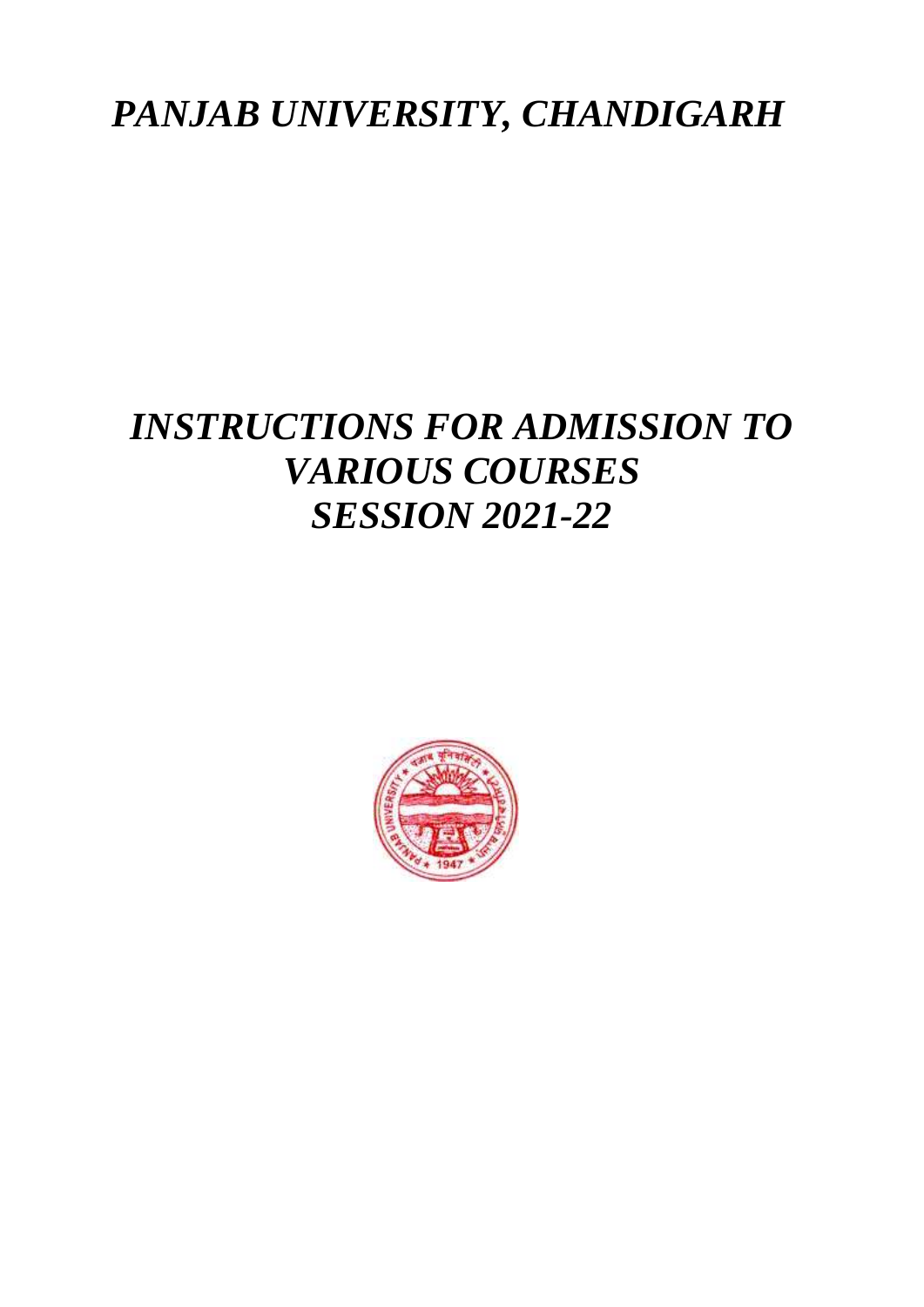# **PANJAB UNIVERSITY CHANDIGARH**

| From:-                                                                                                                      | To,                                                                                                                                                                                                                                                                                                                                                                                                            |
|-----------------------------------------------------------------------------------------------------------------------------|----------------------------------------------------------------------------------------------------------------------------------------------------------------------------------------------------------------------------------------------------------------------------------------------------------------------------------------------------------------------------------------------------------------|
| The Asstt. Registrar (R&S),<br>Panjab University,<br>Administrative Office,<br>DewanAnand Kumar Hall,<br>Chandigarh-160014. | The Principals of all the affiliated Colleges.<br>2. The Chairpersons of all the Teaching<br>Departments, P.U. Chandigarh<br>The Chairperson, Department of Evening<br>3.<br>Studies, P.U., Chandigarh<br>4. The Chairperson, University School of Open<br>Learning, P.U. Chandigarh.<br>The Directors of all Regional Centres, P.U.<br>5.<br>The Dean, College Development Council<br>6.<br>P.U., Chandigarh. |

#### **No.5051/R&S Dated: 06.08.2021**

#### **By e-mail**

## **INSTRUCTIONS ADMISSION TO VARIOUS COURSES DURING THE SESSION 2021-22.**

Respected Sir/Madam,

I am enclosing herewith a copy of Instructions for admission to various courses during the session 2021-22. In the wake of COVID-19 pandemic, all admissions are required to be made online/offline by the Colleges/Departments strictly in accordance with the Regulations/Rules contained in latest University Calendars/Guidelines/any other Instructions which have been issued/may be issued by the University, from time to time, for the respective Courses/Examinations. The enclosed Instructions in particular should be adhered to while making admission for the session 2021-22. After admission, the Registration Returns are to be sent in computerized form and it should be prepared as per instructions contained in item No.17 at Page No.16-19 of the enclosed instructions for admission to various Courses. **The Registration Returns shall not be accepted without affiliation of Colleges/classes/courses/subjects.**

**It is further advised that the Registration fee, Enrolment fee, Migration fee, Continuation fee and Affiliation fee etc. to be deposited in the University Account as per the instructions issued by the Colleges Branch.**

**Encls: -As above.** Yours faithfully,

Sd/- **Assistant Registrar(R&S)**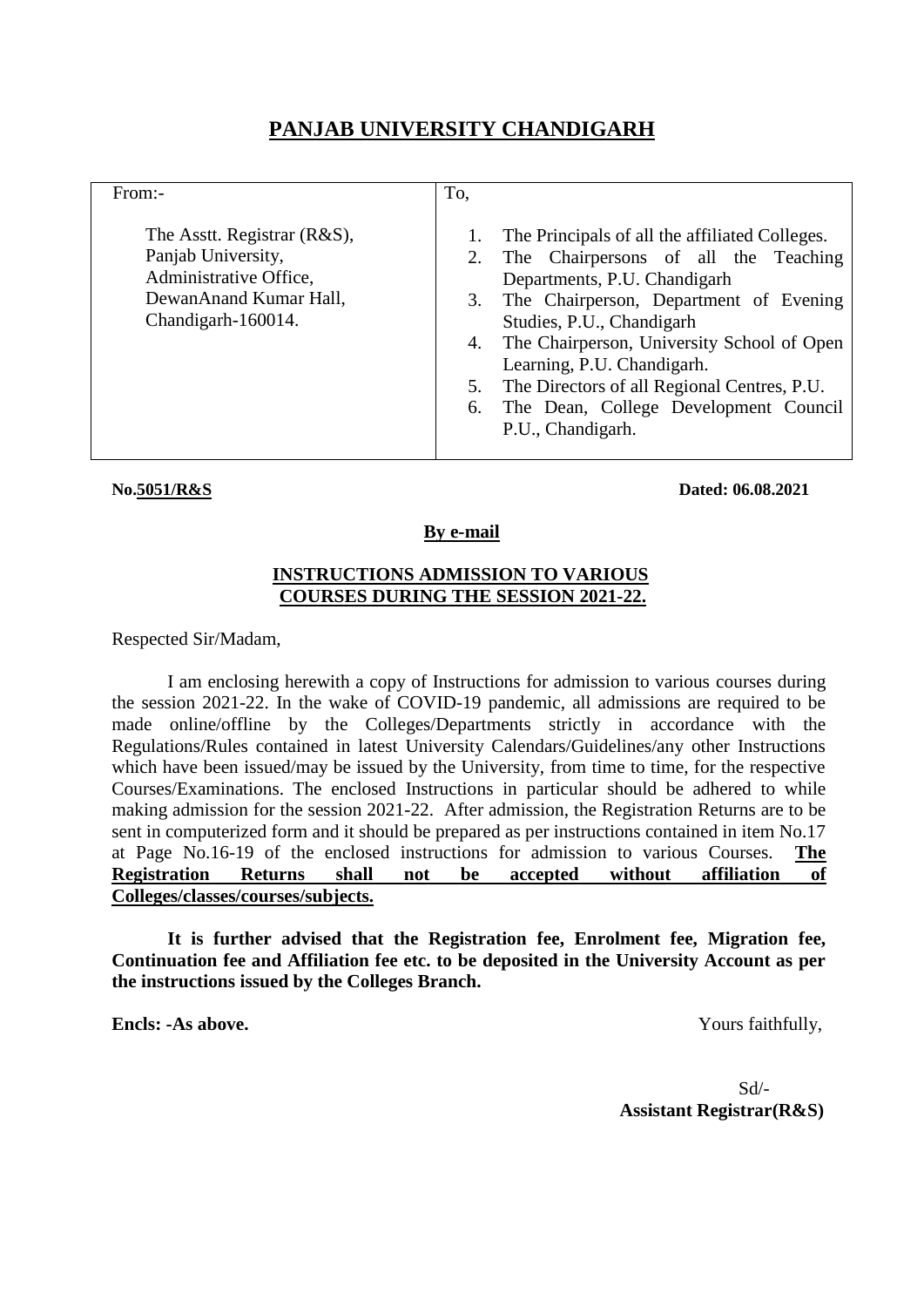# **TABLE OF CONTENTS**

| Sr. No. |                                                                                                      | Page      |
|---------|------------------------------------------------------------------------------------------------------|-----------|
|         |                                                                                                      | No.       |
| 1.      | General Information                                                                                  | $1-2$     |
| 2.      | <b>General Conditions Regarding Eligibility</b>                                                      | $2 - 3$   |
| 3.      | <b>Reservation of Seats/Fee Concession</b>                                                           | $3-4$     |
| 4.      | Admission to Bachelor of Computer Applications $(BCA) - 1st$<br>Semester                             | 5         |
| 5.      | Admission to Bachelor of Business Administration (BBA) $-1st$<br>Semester                            | $5-6$     |
| 6.      | Admission to B.A./B.Sc./B.Sc. (Bio. Info.) – $1st$ Semester                                          |           |
| 7.      | Admission to Bachelor of Commerce $(B. Com) - 1$ <sup>st</sup> Semester                              |           |
| 8.      | Admission Criteria for B.Sc. (Agriculture) (4-Year Course)<br>(Semester System)                      | 11        |
| 9.      | Admission to B.Sc. - 1 <sup>st</sup> Semester (Fashion Designing/Home<br>Science, Bio.-Tech &B.F.A.) | 11        |
| 10.     | Admission to Bachelor of Education (B.Ed.) Course                                                    | 12        |
| 11.     | Admission to Bachelor of Education (B.Ed.) in Yoga Course                                            | $12 - 13$ |
| 12.     | Admission to Master of Education (M.Ed.) Course                                                      |           |
| 13.     | Admission to B.P.Ed. - 2 Year Course (Semester System)                                               |           |
| 14.     | Admission to M.P.Ed. Course                                                                          | 14        |
| 15.     | Admission to Post-graduate Courses                                                                   | $14 - 15$ |
| 16.     | Migration/Deficient Subject(s)                                                                       | $15-16$   |
| 17.     | <b>Submission of Registration Returns</b>                                                            | 16-19     |
| 18.     | Information Regarding Compartment<br>Candidates<br>of<br>other<br>Universities                       | 19        |
| 19.     | <b>Entrance Test</b>                                                                                 | 20        |
| 20.     | <b>Remittance of Fee</b>                                                                             | 20        |
| 21.     | Remittance of College Development Council fee                                                        | 20        |
| 22.     | Environment, Road Safety Education and Violence against<br>Women & Children and Drug                 | 20        |
| 23.     | <b>Important Note</b>                                                                                | 20        |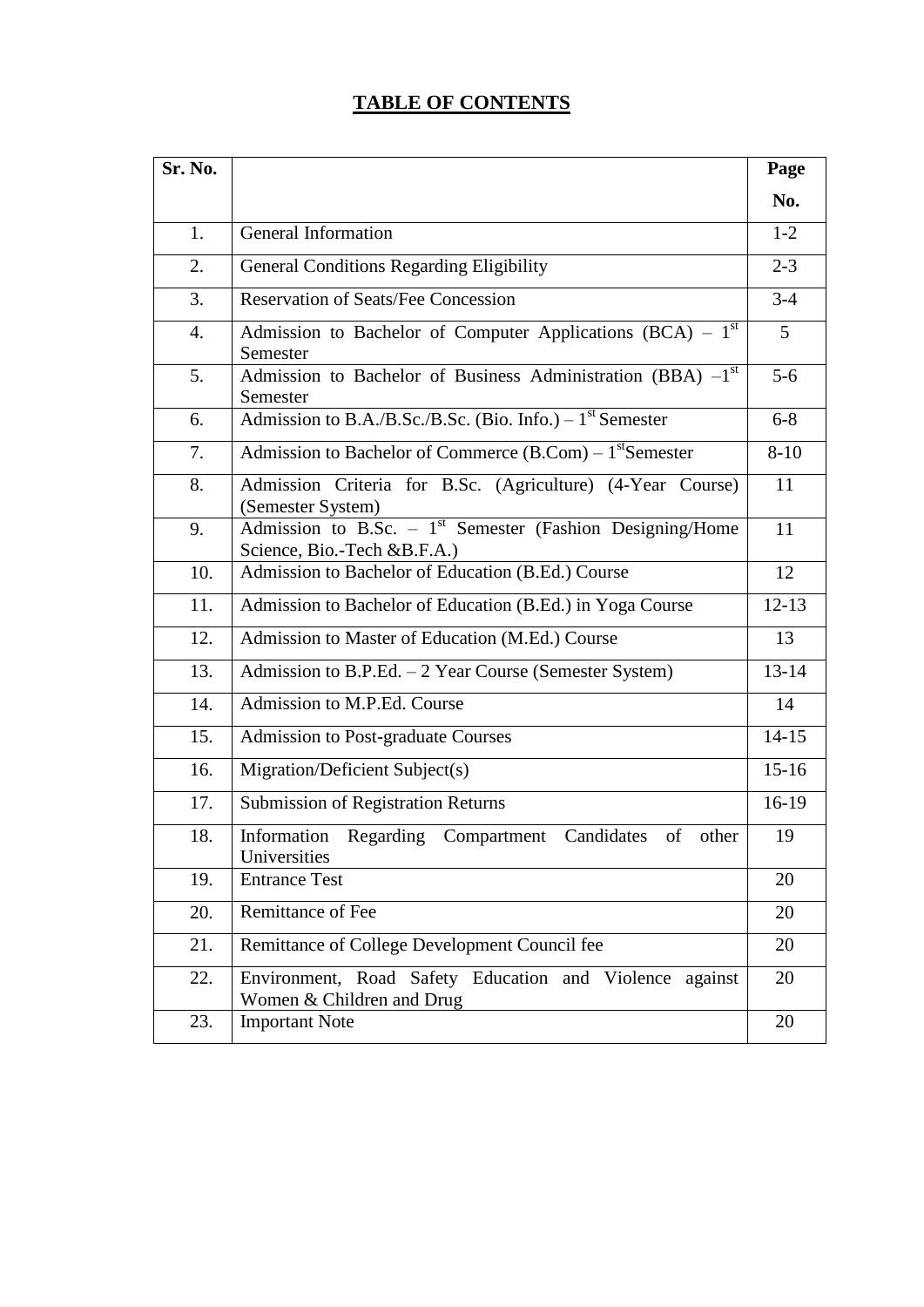# **PANJAB UNIVERSITY, CHANDIGARH INSTRUCTIONS FOR ADMISSION TO VARIOUS COURSES (SESSION 2021-2022)**

# **1. GENERAL INFORMATION:-**

- (i) The candidates be admitted strictly in accordance with the Regulations/Rules contained in the latest University Calendars/Guidelines/any other Instructions which have been issued/may be issued by the University from time to time for the respective courses/examinations and in order of merit. The instructions given in these guidelines should in particular be adhered to while making admission for the Session 2021-22. The list of all such candidates selected for admission/waiting-list be displayed on the Notice Board/Website of the respective College, wherever applicable.
- (ii) The admission forms should have separate columns for Father's and Mother's names. The name of mother and father should be mentioned in all records. However, in case some students do not wish to declare the name of both the parents (either of mother or father) they may not be insisted upon and no one be denied admission on this ground.
- (iii) Where the numbers of seats are fixed, the total number of students admitted to a particular class must not exceed the number of seats sanctioned by the University.
- (iv) The admission be made according to the schedule of dates approved by the University and circulated by the Deputy Registrar (Colleges) from time to time.
- (v) When an admission notice is given in the Newspapers/Website by the respective College, it should be clearly mentioned therein that the candidates coming from other Universities/Boards/Councils/Bodies must submit their qualifying examination Certificates, in original, at the time of admission. Lower pass examination certificate, Migration Certificate etc. be submitted latest by **18th October, 2021** in the University Office. If Result Gazette/original documents are not available, then student should submit an affidavit to the effect that if the documents are not found correct, his/her admission to the course will liable to be cancelled.
- (vi) For admission, fraction of marks less than the requisite percentage would not be rounded off to the advantage of the candidates, i.e. 32.9%, 39.9% and 49.9% shall not be rounded off to 33%, 40% and 50% etc.
- (vii) Permission of the Hon'ble Vice-Chancellor is mandatory for admission after the expiry of the last date. However, the candidates be admitted provisionally at their own risk and responsibility subject to approval of the late admission by the Hon'ble Vice-Chancellor and conveyed to concerned College/Deptt. by the University.
- (viii) A student whose result of +2 examinations in February/March conducted by a School Board is published late may be admitted without late fee **within 15 working days** of the declaration of the result and his/her attendance shall be counted from the date of admission. This would be applicable to an Open School Board also. After expiry of this period, the approval for late admission is required from the Hon'ble Vice-Chancellor. **(See Rule 10 at Page No. 363 of P.U. Calendar Volume-III, 2019).**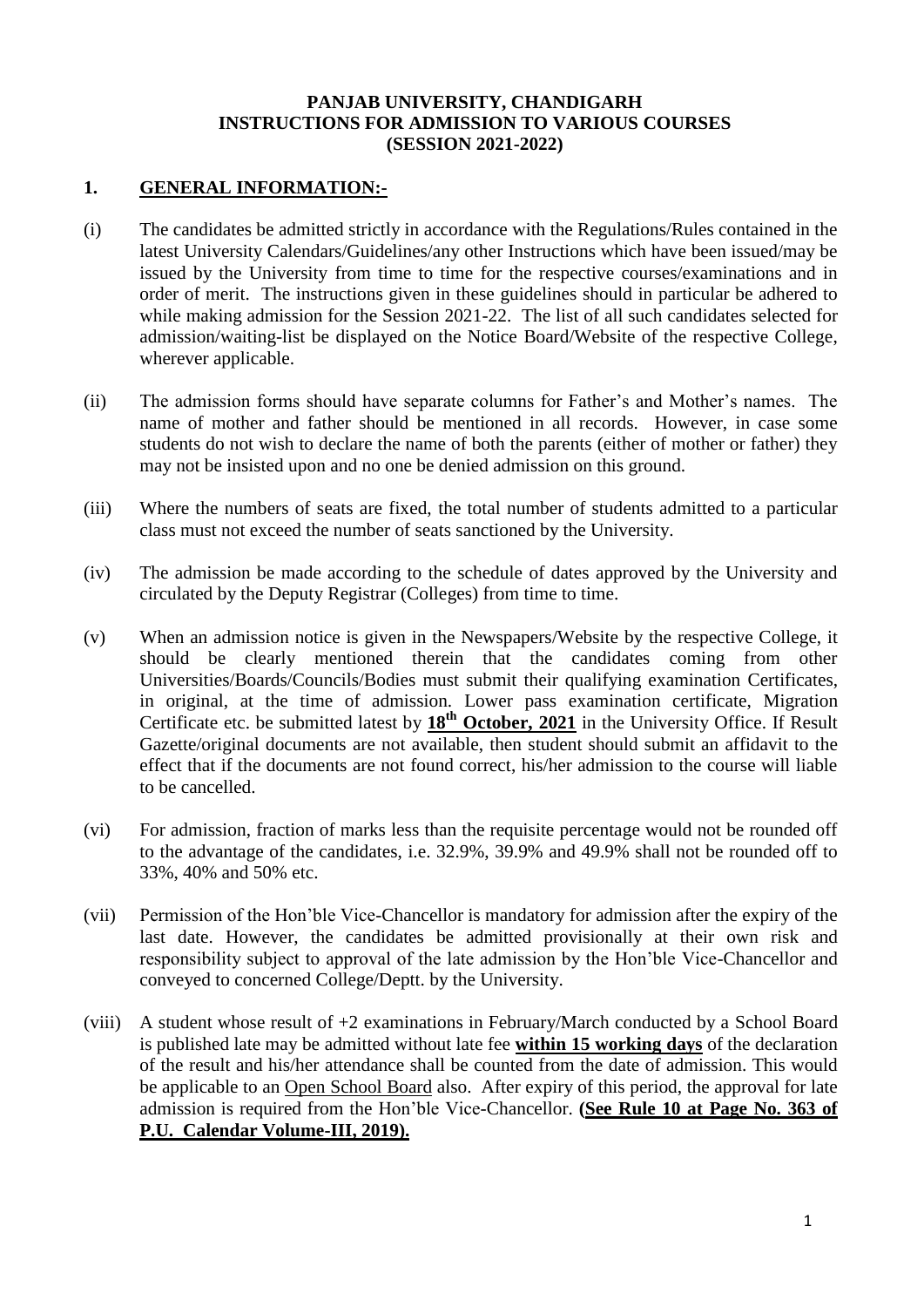In the case of Panjab University students who have already appeared in any of its examination and the result is declared late for one reason or the other, the admission cannot be said to be a case of fresh admission. They are already midway of the class.

In these cases, admissions to the next class/course may be allowed within 10 working days, from the date of dispatch of result, without charging any late fee.

- (ix) To ensure transparency and credibility in their admission procedure, Universities and Institutions of higher education need to make liberal use of notice board, print media, electronic media, website etc. to declare their admission procedure.
- (x) Following admission, University and College authorities should take proactive action to communicate to newly admitted SC, ST, OBC, minorities students and students from low income families (regardless of the level of their course), the availability of tuition-waiver, free-ships, loan and scholarship available to these categories.
- (xi) The College(s) Prospectus should contain all the information in respect of different scholarships, in detail, offered by the Panjab University to its affiliated Colleges. The Colleges should display total number of Scholarship Scheme(s) on their notice boards.
- (xii) To make admission process more transparent, the Colleges should display fee-structure, merit-list etc. on their notice boards as well as upload the same on their College website.

### **2. GENERAL CONDITIONS REGARDING ELIGIBILITY: -**

- (i) It must be ensured that the examination passed by a candidate on the basis of which he/she is seeking admission to the next higher class in the College stands recognized by the Panjab University. For this purpose, the Equivalency Booklet printed in the year 1999, be consulted along with the Consolidated Supplementary List, 2004 to 2007 already sent to all the Colleges by the General Branch. However, if any College does not have the printed Equivalency Booklet, 1999, the same may be obtained from the Printing Store of the University on payment of prescribed cost.
- (ii) Only eligible candidates be admitted to the course concerned. Responsibility for making wrong admission or allowing wrong combination of subjects to a student shall lie entirely with the College/Department authorities.
- (iii) All Foreign/NRI Students shall obtain **Eligibility Certificate** from the Deputy Registrar (General), Panjab University in all cases and the admission of the Foreign/NRI students to College/Teaching Departments would be governed by the Guidelines issued by the Dean, International Students. After obtaining the Eligibility Certificate, the candidate should submit the same to College/Department where he/she is seeking admission. **The eligibility form should be accompanied by a forwarding letter from the Principal of the College/Chairperson of the Teaching Department indicating the reason for denying the admission to the candidate**.
- (iv) An affidavit in duplicate from each candidate having gap year seeking admission to the College/Department to the effect that he/she was not disqualified by any Board/Body/Council/University and he/she was not already registered with the Panjab University (wherever applicable), must be obtained by the concerned College/Department before allowing admission. In case the candidate was disqualified, the period of disqualification and the activities in which the candidate was involved during the period of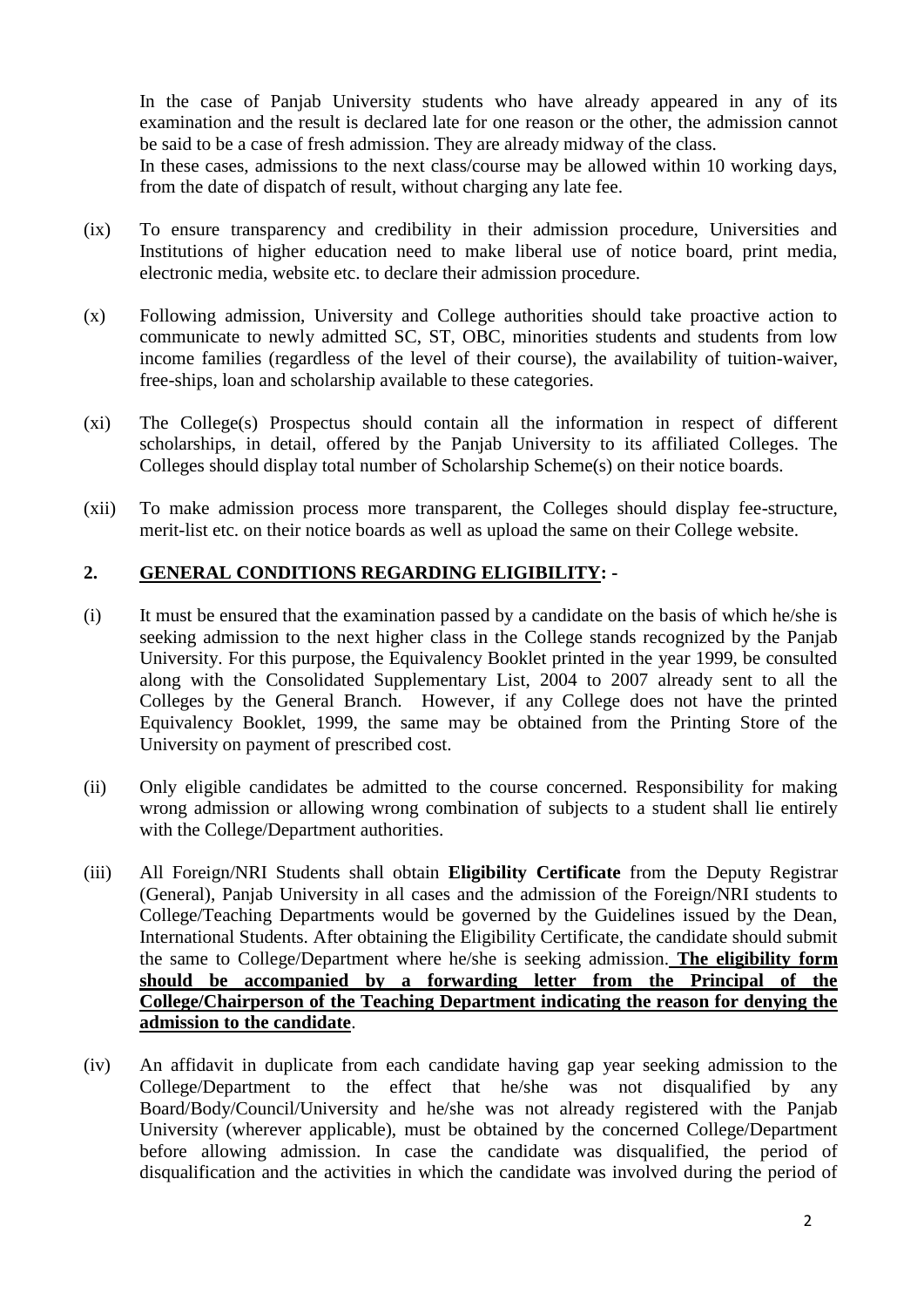disqualification, should be indicated by the candidate in the said affidavit. A copy of the affidavit be sent to the University (R&S Branch) along with Registration Return. No candidate be admitted under any circumstances during the disqualification period.

In case of re-admission after a long spell, the candidate must quote his/her old Registration Number of the Panjab University.

- (v) That a candidate who has been placed under compartment/re-appear in one subject only with at least 20% marks (Theory & Practical taken together) in the subject in which he/she has been placed in compartment in the +2 examination conducted by the Open School Boards in India shall be eligible to seek admission to the  $1<sup>st</sup>$  Semester of B.A./B.Sc.(General)/B.Com./B.B.A./B.C.A. course under 10+2+3 system of education. He/She should have cleared the compartment before the declaration of the first year result. If he/she could not submit the relevant papers/documents before the start of  $3<sup>rd</sup>$  Semester then his/her admission will be automatically cancelled.
- (vi) The candidate who is admitted in first/third/fifth semester will be allowed to be promoted to second/fourth/sixth semester respectively. However, for promotion from second to third or from fourth to fifth semester the candidate will have to clear 50% of the total papers till that semester. It is further clarified that for calculating 50% fraction, like, 2.5, 3.5 or 4.5 will be considered as 3, 4 or 5 respectively.
- (vii) The candidates, who got admission in  $1<sup>st</sup>$ Semester in a College and after completing the  $1<sup>st</sup>$ Semester, could not get the admission in 2<sup>nd</sup> Semester due to one or other reason, are being allowed admission in the  $2<sup>nd</sup>$  Semester next year with the condition that the candidate must have attended the classes/appeared in examination in the College in  $1<sup>st</sup>$  Semester, this provision/facility be extended to the candidates of  $3<sup>rd</sup>$  and  $5<sup>th</sup>$  Semester as well. Such a facility be extended to Post-Graduate students also. To overcome this problem, few admission dates for 2<sup>nd</sup> semester should also be allotted in January **i.e. one week after the Winter Break as per P.U. Academic Calendar, 2021-22. (As per Syndicate Para 49 dated 01.05.2016).**
- (viii) The Hon'ble Vice-Chancellor has allowed to change a subject in any circumstances in the even semester examination whereas he/she will have to clear that subject as deficient in lower semesters examination which he/she has changed in the higher semester for qualifying the award of Bachelor's Degree **(Vide Circular No. Misc./A-6/3295 dated 06-04-2018).**

#### **3. RESERVATION OF SEATS/FEE CONCESSION: -**

(i) The reservation of seats shall be governed by the Regulation 29.1 and 29.2 given at Page No.168 in P.U. Cal. Volume-I, 2007 and any intimation sent by the Deputy Registrar (Colleges).

However, it is clarified that the reservation of seats/fee concession is not available in the case of candidates who are seeking admission to the next higher class on the basis of having earned compartment in  $+2$  examination i.e. in the subject of compartment.

(ii) TWO additional seats for (a) One Girl Child out of only Two Girl children, per unit, per course, subject to maximum limit of Four (b) One additional seat for Cancer patients (c)AIDS Patients (d) Thalassemia patients, for the Session 2021-22. **As per Circular No.Misc./A-1601-1900 dated 09.04.2021 (Already circulated by the Colleges Branch).**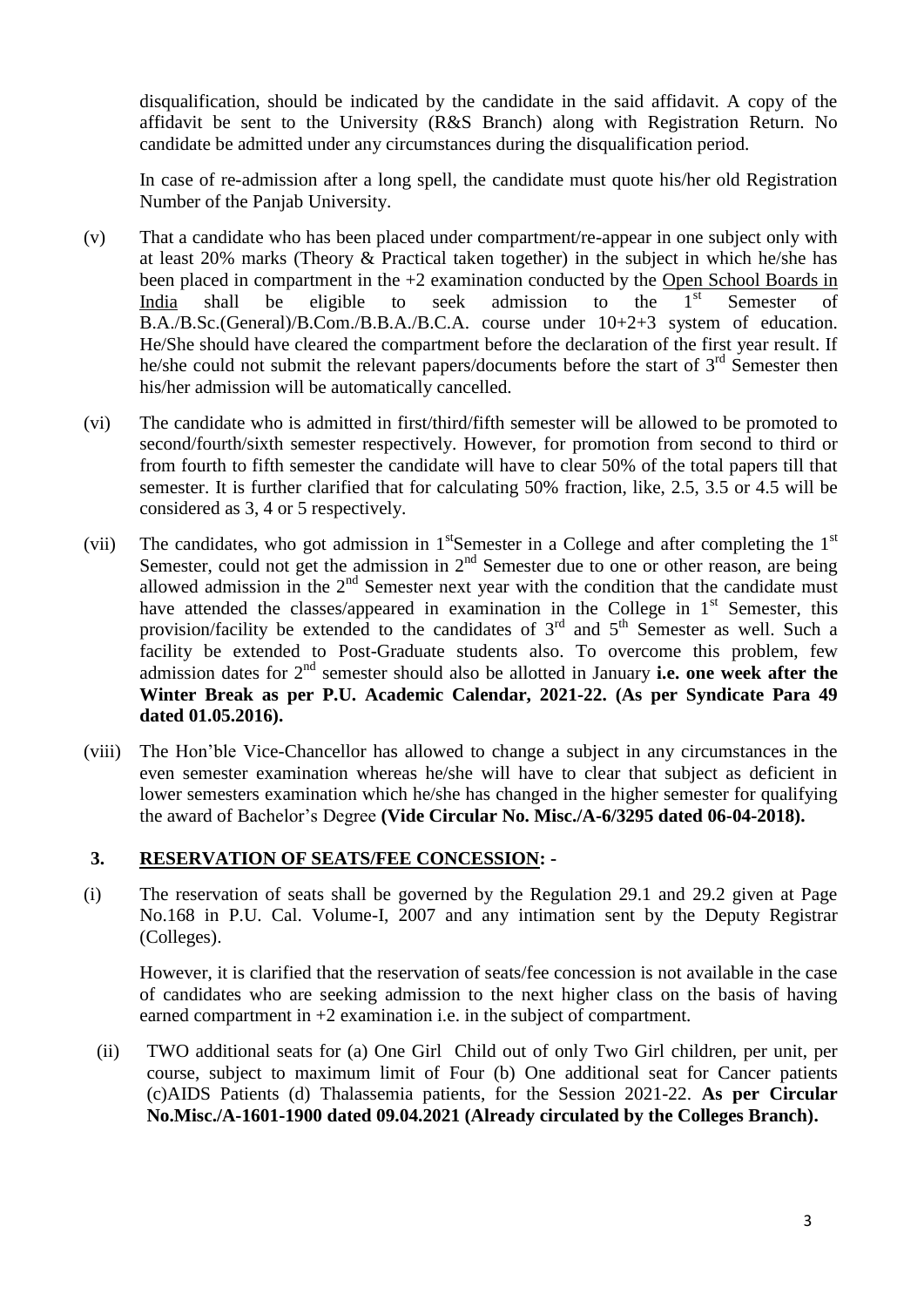- (e)Additional seats for Rural and Border area students. **As per circular No.Misc./A-1000-1300 dated 09.04.2021 (Already circulated by the Colleges Branch).**
- (f) Concession for the wards of Kashmiri Migrants and Kashmiri Pandits/Kashmiri Hindu Families (Non-Migrants) living in Kashmiri Valley. **As per Circular No.Misc./A-1901-2200 dated 09.04.2021 (Already circulated by the Colleges Branch).**

The benefit of additional seats under the aforesaid categories **will not** be admissible to the students seeking admission in the courses falling under regulatory agencies such as **MCI, DCI, BCI and NCTE.**

- (iii) The following concession be given for admission to various courses in Educational Institutions for academic session 2021-22 for those wards of martyrs/permanent disabled (up to 80% leading to incapacitation) of Kargil war who have a valid certificate from the Ministry of Defence to this effect and the same be entered in the Pension Book of the family:-
	- (a) 1% seats with minimum of 1 seat in the Departments and affiliated Colleges; (except in partially financed/self-financing courses.)
	- (b) Exemption of fee.
	- (c) Exemption in hostel fee. **As per Circular No.Misc./A-1/28522-28821 dated 09.07.2021 (Already circulated by the Colleges Branch).**
- (iv) (a) Blind students who join a regular degree / Post-graduate degree courses at the Panjab University (Campus/Departments) would be allowed exemption from payment of tuition fee & would be provided free accommodation in the University Hostels. **{Approved vide Syndicate Para (iv) meeting held on 19.08.1996}.**
	- (b) The free education to the completely blind student belonging to below poverty line, as described by the relevant Government notification(s), in any course in the University and its affiliated Colleges, subject to the students being otherwise eligible and on merit, but the candidate has to submit an affidavit to this effect issued by the competent authority. Even the free hostel accommodation may also be considered, if required by the students, but he/she will have to pay the mess charges, which are already subsidized. A limited number of course books (one per paper) may also be considered which would be returnable after the completion of the course. **(Syndicate Para-1 dated 18.04.2009).**
- (v) Free education to children of persons killed in November, 1984 riots and terrorist violence in Punjab State. **{Approved vide Syndicate Para 5 (Statement 'A') dated 25.04.1987}.**

That grand-sons and grand-daughters be excluded from the provision made in Syndicate decision dated 18.10.2015, with regard to admission for sons/grand-sons/daughters/granddaughters/husband/wife/brothers/sisters of persons killed/incapacitated in November, 1984 riot and of persons killed/incapacitated in terrorist violence in Punjab & Chandigarh w.e.f. the Session 2018-19. **As per Circular No.Misc./A-1301-1600 dated 09.04.2021 (Already circulated by the Colleges Branch).**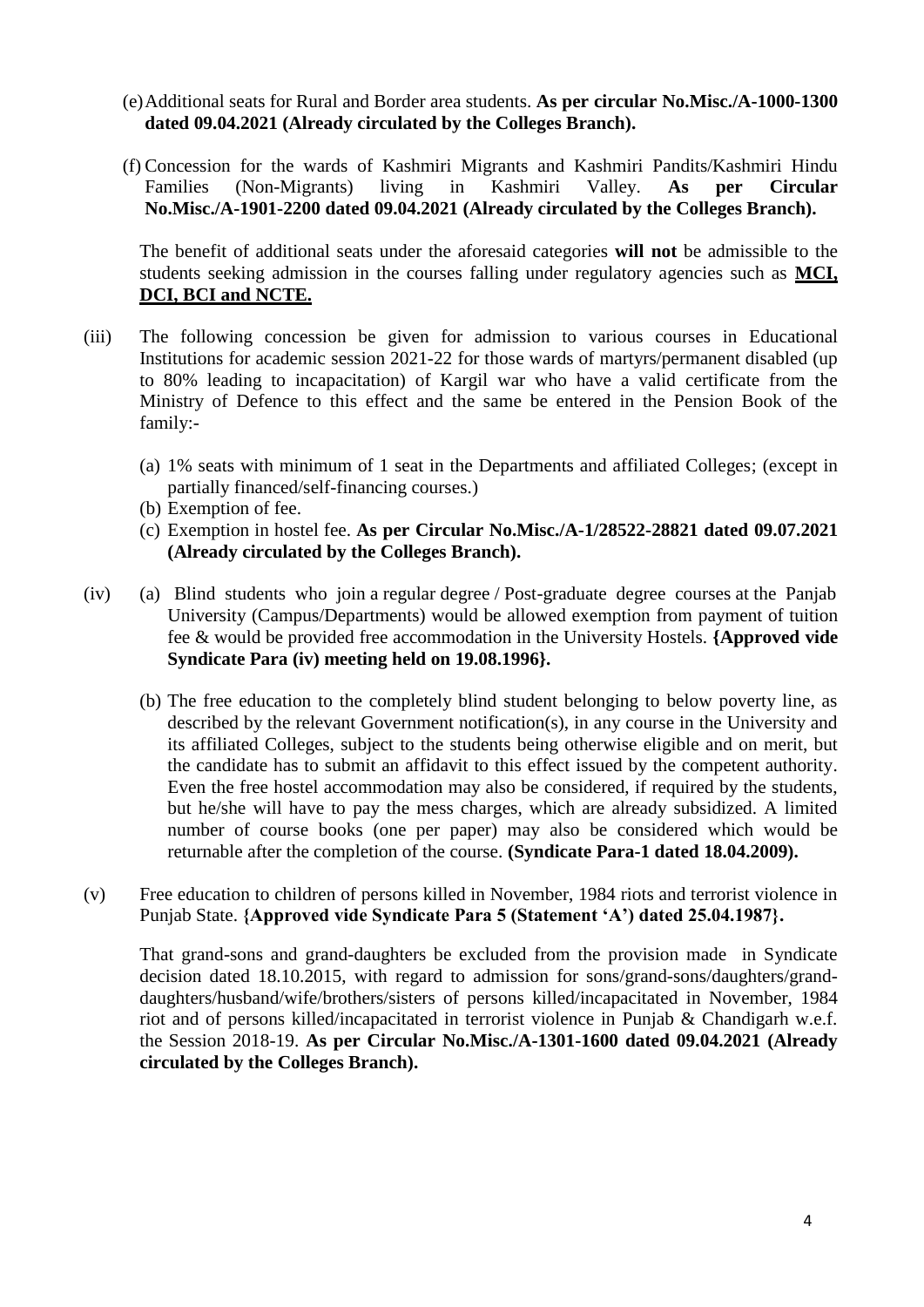# **4. ADMISSION TO BACHELOR OF COMPUTER APPLICATIONS (B.C.A.) 1st Semester: -**

(i) A person who has passed +2 examination in any discipline with at least 50% marks and passed Mathematics as one of the subject at Matriculation examination level shall be eligible to join the first semester class of B.C.A. Course.

#### **OR**

(ii) Any other examination recognized by the Syndicate as equivalent to (i) above.

Provided further that:-

A candidate who has been placed under compartment in the  $+2$  examination conducted by a Board / Bodies / Councils / University in India shall be eligible to seek admission to the First Semester of BCA course, provided he/she fulfills the following conditions:-

- (a) He/she should have been placed compartment in one subject only;
- (b) He/she should have obtained at least 20% marks in the subject in which he/she had been placed in compartment and;
- (c) He/she should have obtained the requisite percentage of marks in the aggregate of the examination as laid down in the relevant regulations.

The admission of the candidate with a compartment as indicated above shall be provisional and will be confirmed only after he/she has cleared the compartment in two consecutive chances subsequent to his/her admission. In case the candidate does not clear the compartment at any of the two consecutive chances allowed to him/her subsequent to the date of his/her admission, his/her provisional admission to the course shall stand cancelled.

- *Explanation*:- In case of a compartment candidate, eligibility shall be determined by including the marks of the subject in which the candidate has been placed under compartment.
- (iii) Subject to the reservation made by the University, the admission shall be on merit.
- **NOTE:- (a) 10% weight-age be given for each subject of (Mathematics/Statistics) and (Computer Science/Computer Applications/Information Technology or equivalent) to the candidate who studied at 10+2 level at the time of admission in B.C.A. 1st Semester from the admissions of 2015.**
	- **(b) That 20% weight-age in total to those students who studied Mathematics/Statistics) and (Computer Science or Computer Applications or Information Technology or Information System) at +2 level be given.**

# **5. ADMISSION TO BACHELOR OF BUSINESS ADMINISTRATION (B.B.A.) 1st Semester: -**

- (i) Admission to the first semester of BBA degree course shall be open to a person who has passed one of the following examinations conducted by a recognized Board/Council/University:-
	- (a)  $+2$  examination securing at least 50% marks in aggregate;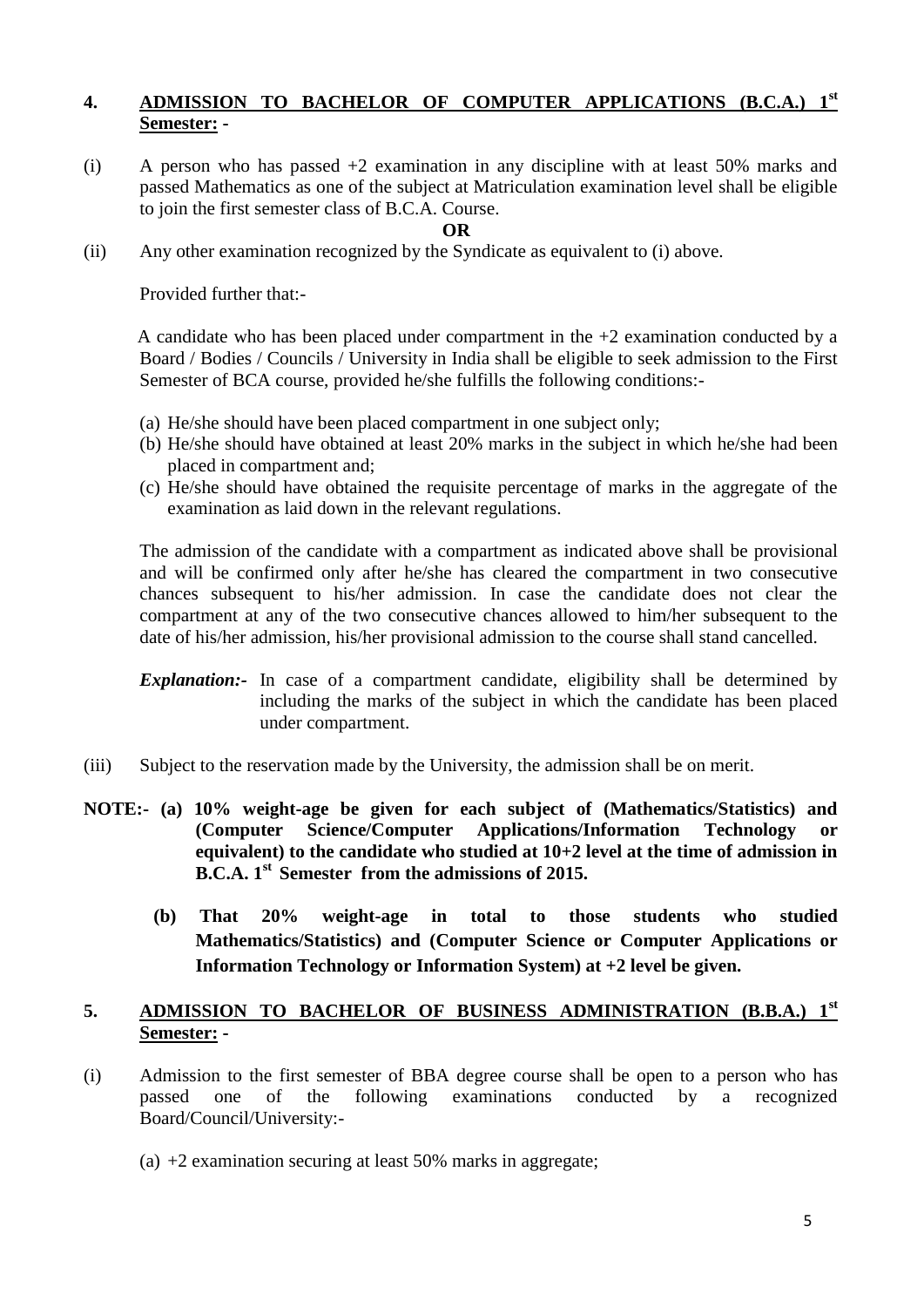(b) Any other examination recognized by the University as equivalent to (a) as given above with requisite percentage of marks.

Provided that a candidate seeking admission to the first semester should have passed in the subject of English at the  $+2$  examination and in cases where passing in English is not necessary according to the regulations of certain Boards/Bodies/Councils/Universities in India, the admission of the candidate shall be provisional and will be confirmed only after he/she has cleared the subject of English as a deficient subject from the parent Board/Body/Council/University in two consecutive chances subsequent to his/her admission. In case a candidate does not clear the relevant subject at any of the two consecutive chances allowed to him/her subsequent to the date of his/her admission, his/her provisional admission to the course shall stand cancelled.

Provided further that:-

A candidate who has been placed under compartment in the +2 examination conducted by a Board/Body/Council/University in India shall be eligible to seek admission to the First Semester of BBA course, provided he/she fulfills the following conditions:-

- (a) He/she should have been placed compartment in one subject only;
- (b) He/she should have obtained at least 20% marks in the subject in which he/she had been placed in compartment and;
- (c) He/she should have obtained the requisite percentage of marks in the aggregate of the examination as laid down in the relevant regulations.

The admission of the candidate with a compartment as indicated above shall be provisional and will be confirmed only after he/she has cleared the compartment in two consecutive chances subsequent to his/her admission. In case the candidate does not clear the compartment at any of the two consecutive chances allowed to him/her subsequent to the date of his/her admission, his/her provisional admission to the course shall stand cancelled.

- *Explanation*:- In case of a compartment candidate, eligibility shall be determined by including the marks of the subject in which the candidate has been placed under compartment.
- (ii) Subject to the reservation made by the University, the admission shall be on merit.

# **6. ADMISSION TO B.A. /B.Sc./B.Sc.(Bio. Info.) – 1 st Semester:-**

- (i) A person who has passed one of the following examinations with pass in English as one of the subjects shall be eligible to join the First Semester class of B.A. or B.Sc. (General and Honours)/B.Sc. (Bio-Info.) degree course in a College affiliated to this University, however, a person who has not qualified English as one of the subjects at the  $+2$  examination, shall be eligible to join B.A./B.Sc.-1<sup>st</sup> Semester provisionally subject to his/her qualifying the deficient subject of English from the parent Board/Body/Council/University in two consecutive chances subsequent to his/her admission, failing which his/her admission to B.A./B.Sc. 1<sup>st</sup>Semester and the result for the examination shall automatically stand cancelled:-
	- (a) B.A./ B.Sc./ B.Com Part-I (Old Scheme)/ Intermediate/ Arts/ Science/ Agriculture examination of Panjab University;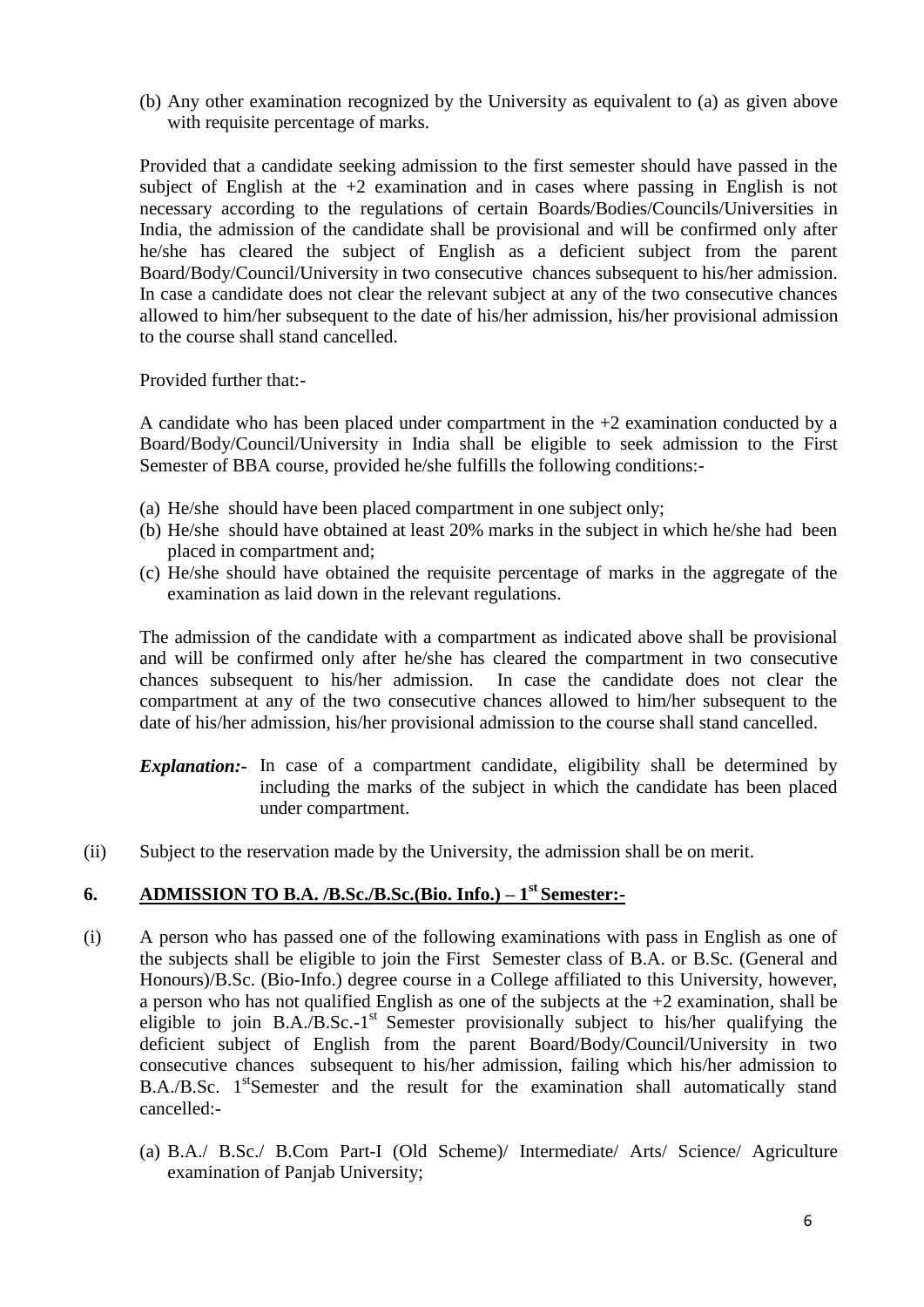- (b) the  $+2$  examination under  $10+2+3$  system of education of a recognized University/Board/Council;
- (c) PrakShastri/Vishard examination with compulsory English. (Vide Senate Para-LXXVII dated 06.12.2009);
- (d) any other examination recognized by the University as equivalent to (a), (b) and (c) above.

Provided that:-

- (a) a person joining the B.Sc. course must have obtained at least 40 percent marks in the aggregate of the qualifying examination;
- (b) a B.Sc. student must have out of the three elective subjects offered by him/her **(excepting Anthropology)** passed at least 2 Science subjects in the qualifying examination. He/she may offer the third elective subject from the Faculty of Science or Faculty of Arts**.**

Provided further that a student shall be eligible to opt the subject of:-

- (a) Computer Science at the B.A. /B.Sc. level, if he/she has passed the  $+2$  examination with Science/Commerce/Economics/Mathematics and Computer related subject like Computer Science/Information Technology etc. as one of the elective subjects or optional subjects.
- (b) Biochemistry, if he/she passed the  $+2$  examination with the following subject:-
	- 1. Physics 2. Chemistry 3. Mathematics/Biology
- (c) A student may opt for Computer Science in B.Sc. (General) (Non-Medical) as one of the elective subjects with the following combination (amended vide Syndicate Paragraph 32, dated 11.07.2005):-
	- 1. Mathematics 2. Physics 3. Computer Science
- **NOTE:-** The candidates, who have passed computer related subject like Computer science/Information Technology etc. as one of the Elective subjects or optional subject at +2 level, be allowed to opt the subject of Computer Science at B.A./B.Sc. level w.e.f. the academic session 2012-13 **(Syndicate Para 18 dated 27.09.2011**).
- (ii) A candidate who has been placed under compartment at  $+2$  examination conducted by a Board/Body/Council/University in India shall be eligible to seek admission to the First Semester of B.A. /B.Sc./B.Sc.(Bio. Info.) course(s) he/she fulfills the following conditions:**-**
	- (a) He/she should have been placed in compartment in one subject only;
	- (b) He/she should have obtained at least 20% marks in the subject in which he/she had been placed in compartment and;
	- (c) He/she should have obtained the requisite percentage of marks in the aggregate of examination as laid down in the relevant regulations.

Provided that;

(a) A candidate joining the B.A. First Semester should have obtained at least 33% marks in the aggregate of all the subjects (including the marks obtained by him/her in the subject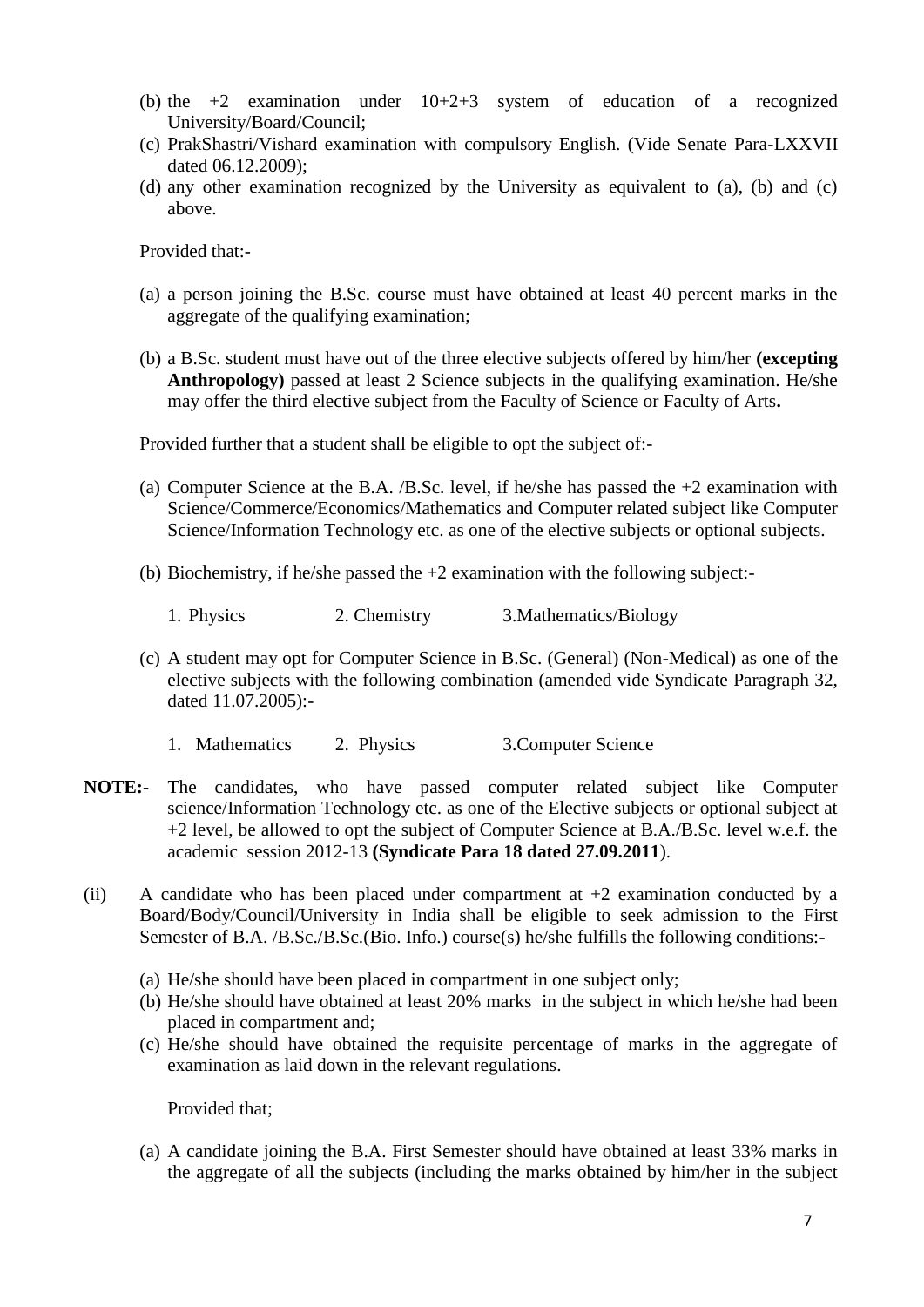of compartment, Theory & Practical(s) taken together) taken up by him/her at the  $+2$ examination.

- (b) A candidate joining the B.Sc. First Semester should have obtained at least 40% marks in the aggregate of all the subjects (including the marks obtained by him/her in the subject of compartment, Theory & Practical(s) taken together) taken up by him/her at the  $+2$ examination.
- **NOTE: - The candidates securing less than 20% marks in the subject of compartment at the +2 examination be made eligible to join B.A./B.Sc./B.Com. Part-I courses, if they clear or secure 20% or more marks in the subject in the Supplementary Examination held in July/August, on or before the last date for admission with late fee with the permission of the Hon'ble Vice-Chancellor, provided the seat(s) is/are available (Syndicate Para 43 (xiv) meeting held on 27.01.2013).**

# **7. ADMISSION TO BACHELOR OF COMMERCE (B.Com.)-1 st Semester:-**

- (i) 2.1(A) Admission to the first semester of B.Com. Degree course shall be open to a person who has passed one of the following examinations conducted by a recognized Board/Council/University:-
	- (a) +2 examination or B.Com.- Part-I (Old scheme) of Panjab University with three of the following subjects securing **at least 45 per cent** marks in the aggregate:-

Commerce (or theory of commerce or foundation course in commerce) Accountancy (or book keeping and accountancy) Economics Business Organization (or Business Management or Theory and Practice of Management) Insurance (or General Insurance or Life Insurance) Banking and Trade Commercial Geography Office Management and Secretarial Practice (or Office Organization and Management) Mercantile Law (or any Company Law) Auditing Typewriting and Stenography/Computers (for typewriting)

#### **Additional subjects:**

Accountancy/Accounts/Accounting Accounting for Business Advance and Foreign Exchange Advanced Maths& Computer Applications Auditing Banking Booking Keeping and Accountancy Business Economics & Quantitative Methods Business Mathematics Business Organization & Management Business Studies Business Studies II Capital Market Operations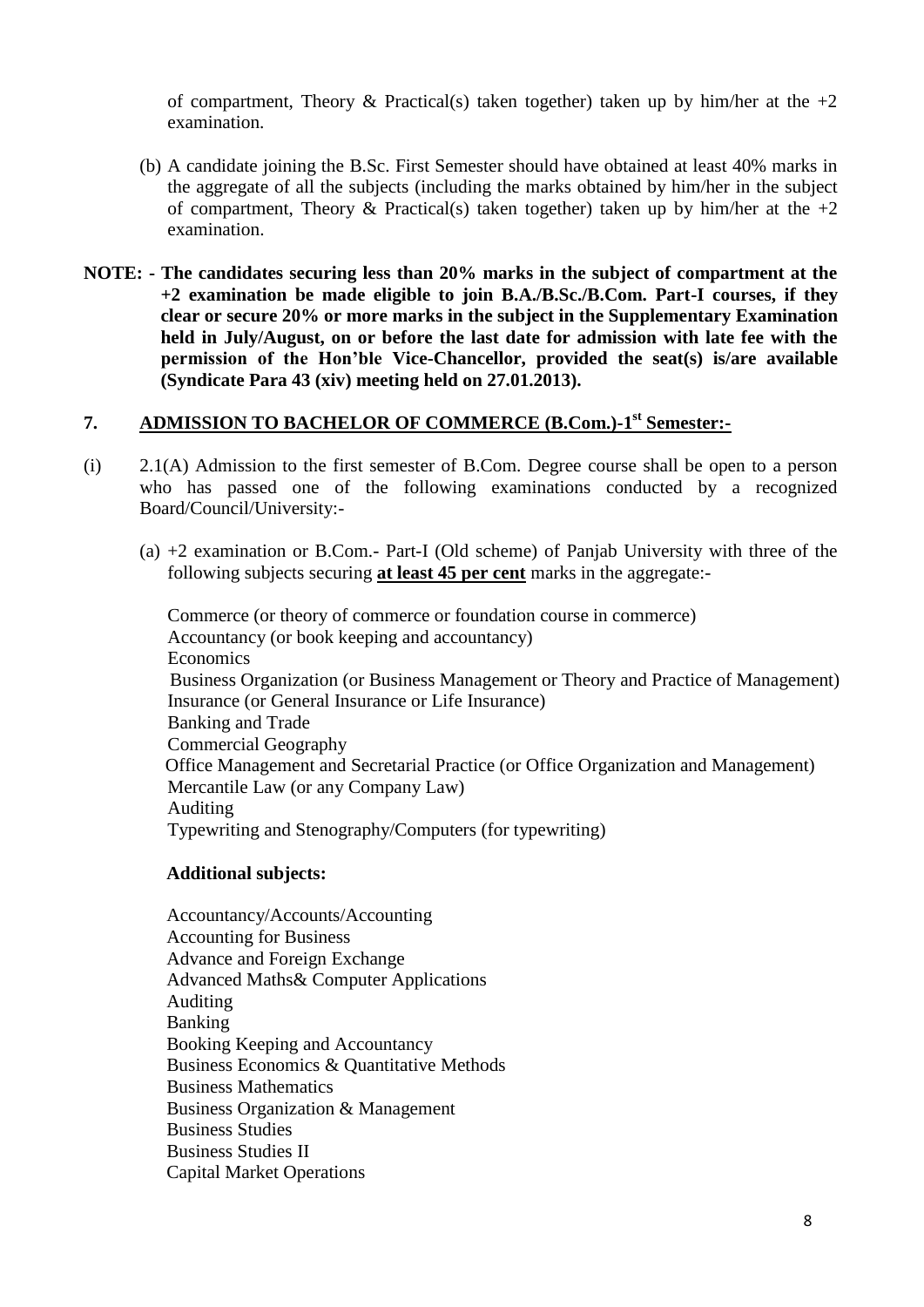**Commerce** Computerized Accounting II Cost Accounting Derivative Market Operation Economics Geography Economics E-Commerce Elements of Accounting Elements of Cost Accounting and Auditing Elements of Cost Accounting Entrepreneurship Factory Organisation / Office Administration/Financial Accounting Financial Market Management Fundamental of E-Business Human Resource Management Income Tax Informatics Practices Insurance Introduction to Financial Markets Investment Management Legal Studies Management and Marketing of Insurance Management of Resources Marketing Marketing and Salesmanship Marketing Management and Retail Business Materials Management **Mathematics** Mathematics (B) Management of Bank Office Modern Office Practice-II Office Communication Office Procedures and Practices Organization of Commerce Principles and Practices of Life Insurance Principle of Management &Economics Retailing Retail Management Salesmanship Secretarial Practices and Accounting Shorthand **Statistics** Store Accounting Type Writing Theory and Practice of Commerce Taxation

- (b) +2 Examination with at least two of the subjects mentioned in (a) securing at least 50% marks in aggregate.
- (c) +2 examination who does not covered in (a) and (b) securing at least 55% marks.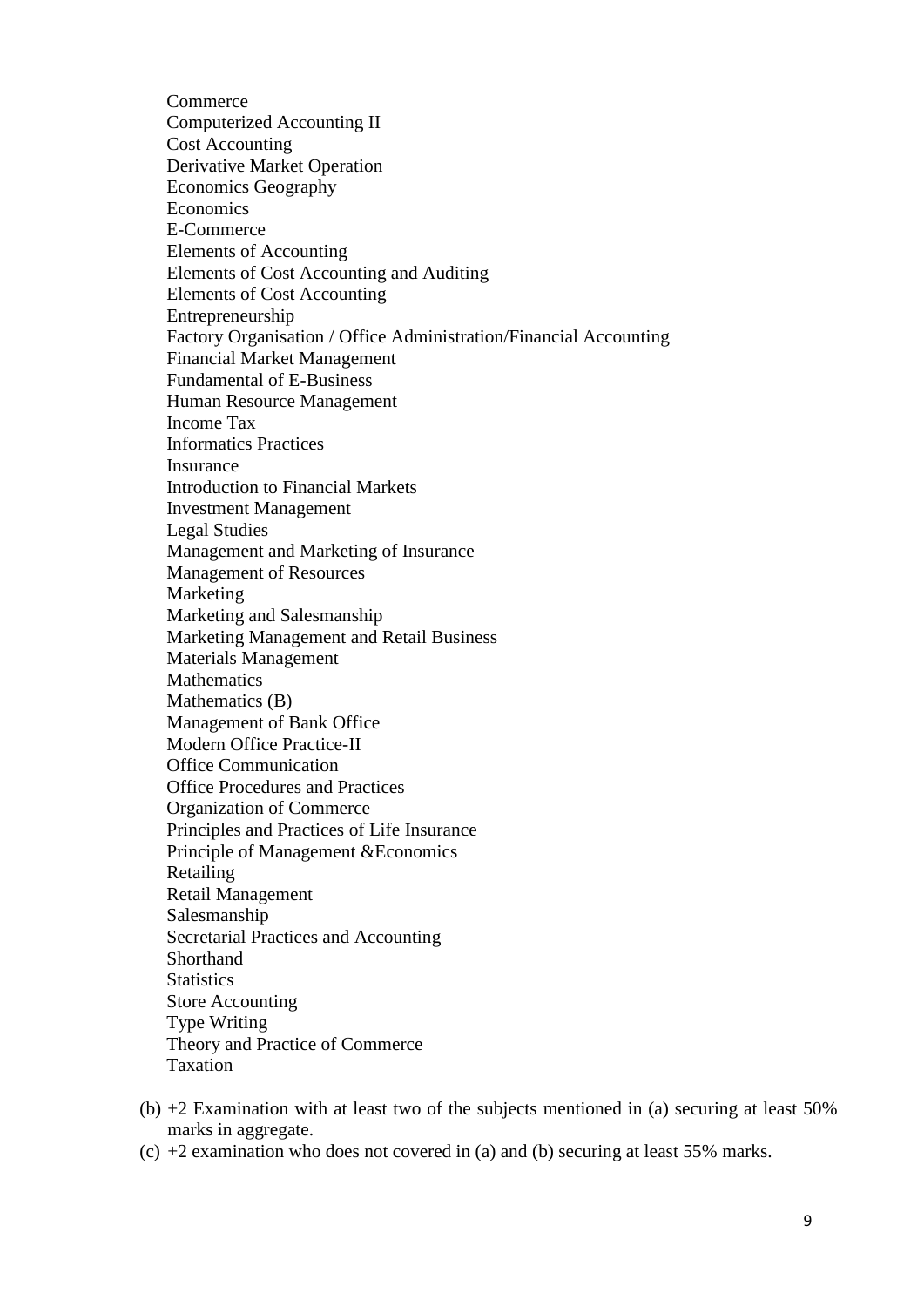(d) Any other examination recognized by the University as equivalent to (a) or (b) or (c) as given above with requisite percentage of marks given under each clause.

 Provided that a candidate seeking admission to the first semester of B.Com. should have passed in the subject of English at the +2 examination and in cases where passing in English is not necessary according to the regulations of certain Boards/Bodies/Councils/Universities in India, the admission of the candidate shall be provisional and will be confirmed only after he/she has cleared the subject of English as a deficient subject from the parent Board/Body/Council/University in two consecutive chances subsequent to his/her admission. In case a candidate does not clear the relevant subject at any of the two consecutive chances allowed to him/her subsequent to the date of his/her admission, his/her provisional admission to the course shall stand cancelled.

Provided further that:-

A candidate who has been placed under Compartment in the  $+2$  examination conducted by a Board/Body/Council/University in India shall be eligible to seek admission to the First Semester of B.Com course, provided he/she fulfills the following conditions:-

- (a) He/she should have been placed in compartment in one subject only;
- (b) He/she should have obtained at least 20% marks in the subject in which he/she had been placed in compartment and;
- (c) He/she should have obtained the requisite percentage of marks in the aggregate of the examination as laid down in the relevant regulations.

The admission of the candidate with a compartment as indicated above shall be provisional and will be confirmed only after he/she has cleared the compartment in two consecutive chances subsequent to his/her admission. In case the candidate does not clear the compartment at any of the two consecutive chances allowed to him/her subsequent to the date of his/her admission, his/her provisional admission to the course shall stand cancelled.

- (ii) (B) Subject to the reservation made by the University, the admission shall be on merit. The merit for this purpose shall be determined on the basis of the score of a candidate to be computed as follows:-
	- (a) Percentage of marks in the qualifying examination;
	- (b) Add score of 4 for each of the subjects passed from the subjects referred in (i) 2.1(A) not exceeding 16 in total.
	- **Explanation:** -In case of a compartment candidate, eligibility shall be determined by including the marks of the subject in which the candidate has been placed in compartment.
	- **NOTE: - The candidates securing less than 20% marks in the subject of compartment at the +2 examination be made eligible to join B.A./B.Sc./B.Com. Part-I courses, if they clear or secure 20% or more marks in the subject in the Supplementary Examination held in July/August, on or before the last date for admission with late fee with the permission of the Hon'ble Vice-Chancellor, provided the seat(s) is/are available (Syndicate Para 43 (xiv) meeting held on 27.01.2013).**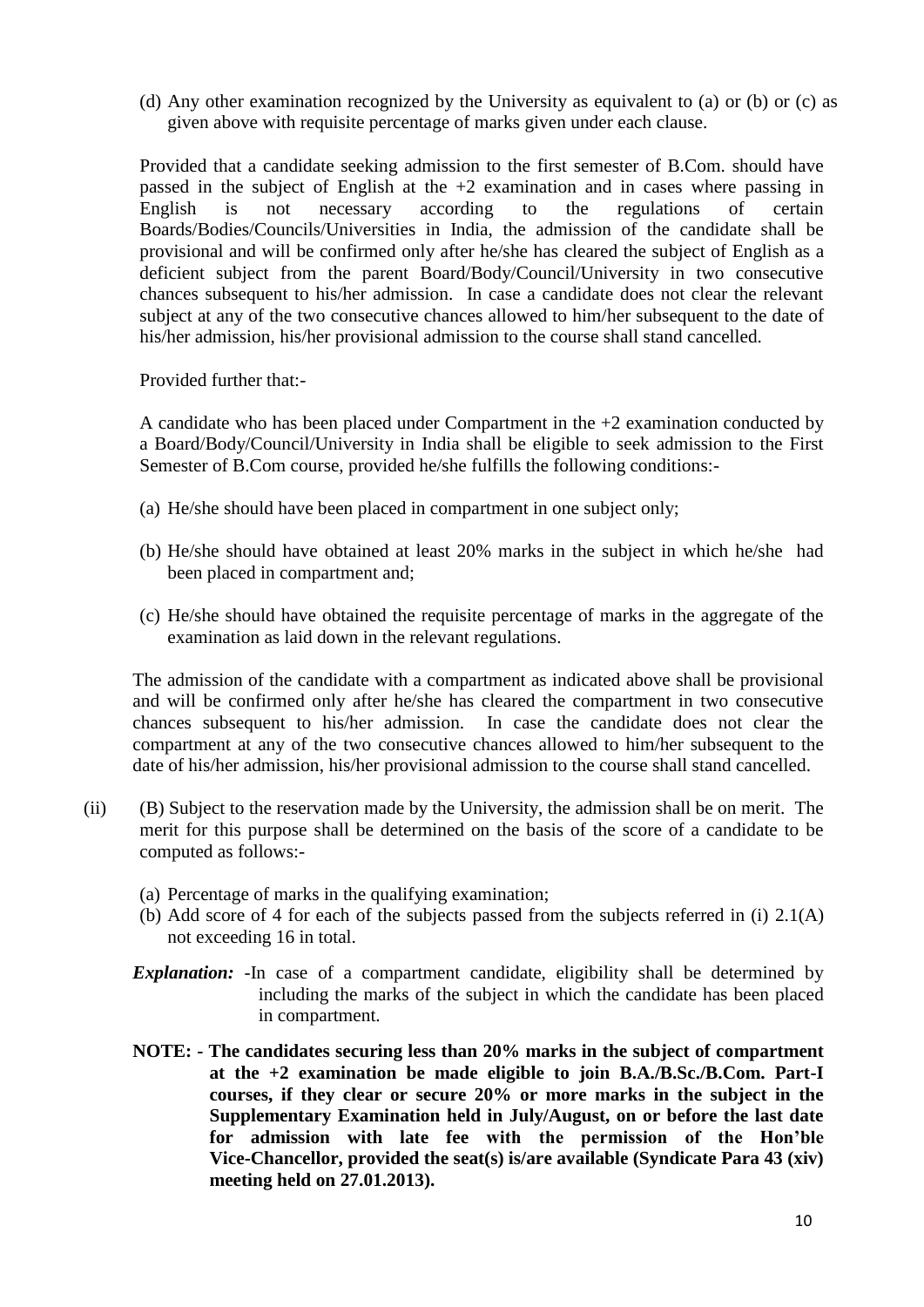# **8. ADMISSION CRITERIA FOR B.Sc. (AGRICULTURE) (4-YEAR COURSE) (SEMESTER SYSTEM):-**

Eligibility for admission to first semester will be clear pass in XII examination from a recognized Board, with:-

- Physics, Chemistry, Maths/Computers or (Non-Medical stream)
- Physics, Chemistry, Biology/Biotechnology/Agriculture (Medical Stream)
- $\bullet$  +2 in Agriculture stream

The candidate with Physics, Chemistry, Maths/Computers will have to clear Botany and Zoology in First and Second semester. Candidate with Physics, Chemistry, Biology/Biotechnology/Agriculture will have to clear Mathematics-I and Mathematics-II in first and second semesters. Candidate having both the options i.e. Maths and Biology at XII level will have to appear in Botany and Zoology if he/she has been admitted on Non-Medical seat and will have to appear in Maths-I and II if he/she has been admitted on Medical seat.

# **9. ADMISSION TO B.SC.-I (FASHION DESIGNING), B.SC.-I (HOME SCIENCE), B.SC.-I (BIO-TECH.), & B.F.A (SEMESTER SYSTEM):-**

| Sr. No. | <b>Class</b>                                                      | <b>Eligibility Criteria</b>                                                                                                                                                                                                                                                                                                                                                                                                                                                                                                                                                                                                                                                                 |  |
|---------|-------------------------------------------------------------------|---------------------------------------------------------------------------------------------------------------------------------------------------------------------------------------------------------------------------------------------------------------------------------------------------------------------------------------------------------------------------------------------------------------------------------------------------------------------------------------------------------------------------------------------------------------------------------------------------------------------------------------------------------------------------------------------|--|
| 1.      | $B.Sc.-1st$<br>(Fashion<br>Designing)[Semester<br>System]         | Admission to first year of B.Sc. Fashion Designing shall<br>(i)<br>be open to candidates with at least 50% marks<br>(45%<br>marks for SC & ST category candidates) in 10+2<br>examination from CBSE/Punjab School Education Board<br>or any other equivalent examination or from recognized<br>board with English as compulsory subject.<br>(ii) Preference shall be given to a candidate who has<br>undergone vocational education Fashion Design/Textile<br>Design or studied Fine Arts subject/s or after $10+2$ from<br>any recognized/approved University/Board.                                                                                                                       |  |
| 2.      | B.Sc.-I (Home Science)<br>[Semester]<br>System]<br>w.e.f. 2014    | Passed +2 examination from recognized board with English as<br>a compulsory subject.                                                                                                                                                                                                                                                                                                                                                                                                                                                                                                                                                                                                        |  |
| 3.      | B.Sc. (Hons.)-I<br>(Bio.-Tech.)<br>Semester<br>System w.e.f. 2014 | Passed $+2$ with examination 50% marks in Medical or Non-<br>Medical science Group from recognized board.                                                                                                                                                                                                                                                                                                                                                                                                                                                                                                                                                                                   |  |
| 4.      | B.F.A-4 Year (Semester<br>System) w.e.f. 2014                     | $2.1(a)$ candidate who has passed one of the following<br>examinations shall be eligible to join the course:-<br>$10+2$ examination of the Board of School Education of<br>(i)<br>Panjab or Haryana or Himachal Pradesh, Central Board of<br>School Education, Delhi (for the Union Territory of<br>Chandigarh only) with at least 40% marks in the aggregate.<br>Any other examination recognized by the Syndicate as<br>(ii)<br>equivalent to (i) above with at least 40% marks in<br>subjects.<br>In addition to the conditions laid down in $2.1(a)$ a<br>(b)<br>candidate must pass such test or tests, written and<br>practical and/or oral as may be prescribed by the<br>Principal. |  |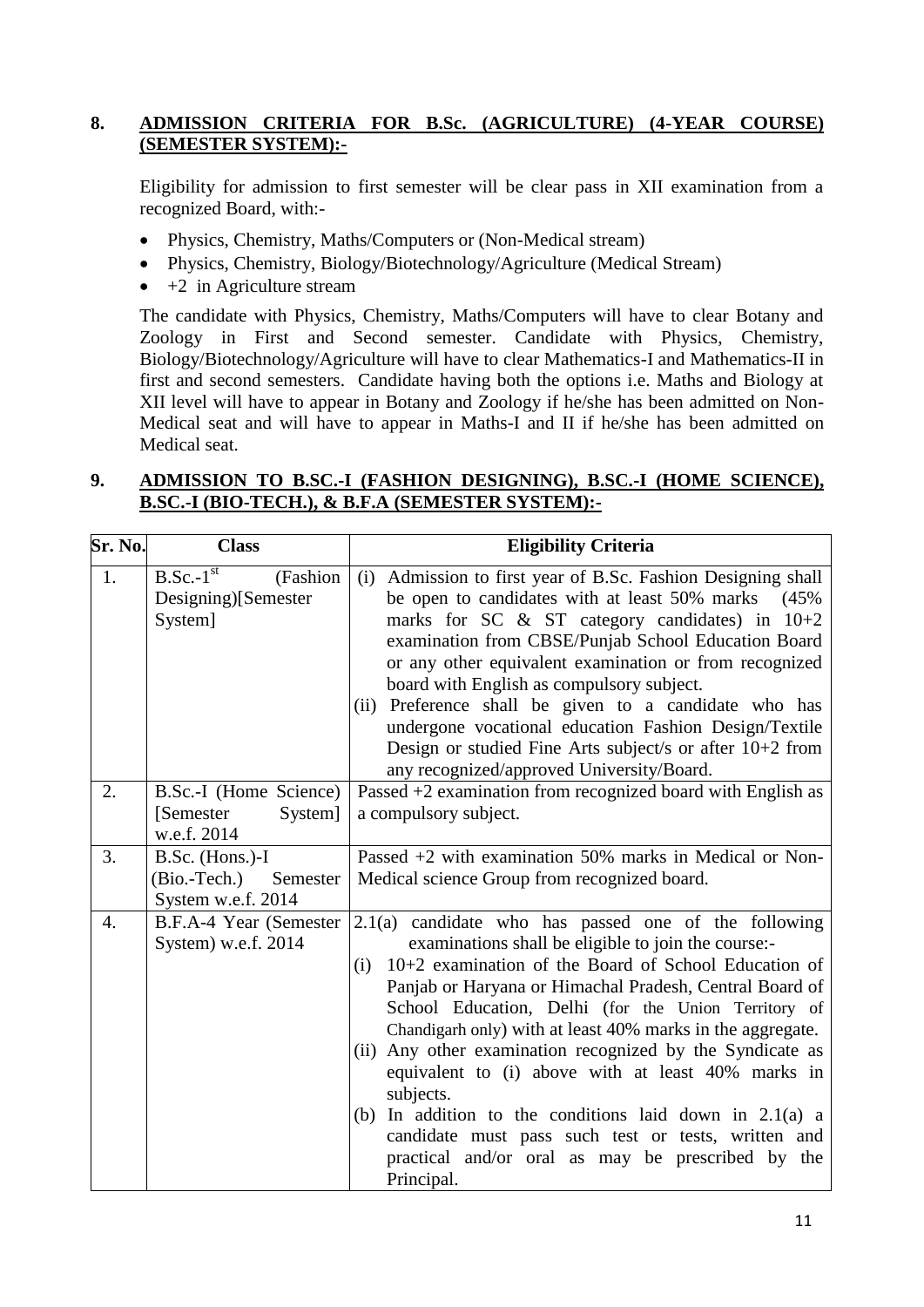# **10. ADMISSION TO BACHELOR OF EDUCATION (B.Ed.) (General):-**

Admission to B.Ed. shall be made on merit on the basis of marks obtained in the Entrance Test or any other selection process as per policy of State Govt./U.T. Administration and the University.

A person who possesses the following qualification shall be eligible to join the course:

(i) Candidates with at least **Fifty Percent** marks either in Bachelor's degree, and / or in the Master's degree in Science/Social Science/Humanities/Commerce/Home Science.

#### **OR**

Bachelors in Engineering or Technology with specialization in Science and Mathematics with 55% marks.

#### **OR**

Candidates who have passed B.A.LL.B. with at least Fifty Percent marks in a relevant school subject.

#### **OR**

A candidate having any other qualification equivalent thereto is eligible for admission to the programme.

- (ii) M.A. or M.Sc. or M.Sc. (Hons. School) or M.Com. degree of this University or any other recognized University with a minimum 50% marks in the aggregate in a relevant school subject. A candidate getting admission on the basis of Postgraduate degree shall have to opt for one of teaching subjects pursued by him/her at Master degree.
- (iii) The candidates who have passed additional subject at graduation level can opt for only those teaching subject, marks of which are taken into account for the purpose of calculating percentage of marks at graduation level.
- (iv) The reservation and relaxation for SC/ST/OBC/PwD and other categories shall be as per rules of the admission policy of State Govt./Chandigarh Union Territory Administration, as the case may be.

**\***Admission to B.Ed. be made as per N.C.T.E. norms.

# **11. ADMISSION TO BACHELOR OF EDUCATION (B.Ed.) (Yoga):-**

Admission to B.Ed. shall be made on merit on the basis of marks obtained in the Entrance test or any other selection process as per policy of State Govt./U.T. Administration and the University.

A person who possesses the following qualification shall be eligible to join the course:-

(i) A candidate required at least 50% (Fifty Percent) marks having the qualification i.e. B.A. (Yoga), M.A. (Yoga) or Graduation with one year diploma /certificate in Yoga Education equivalent thereto is eligible for admission to the programme and preference will be given to said qualifications.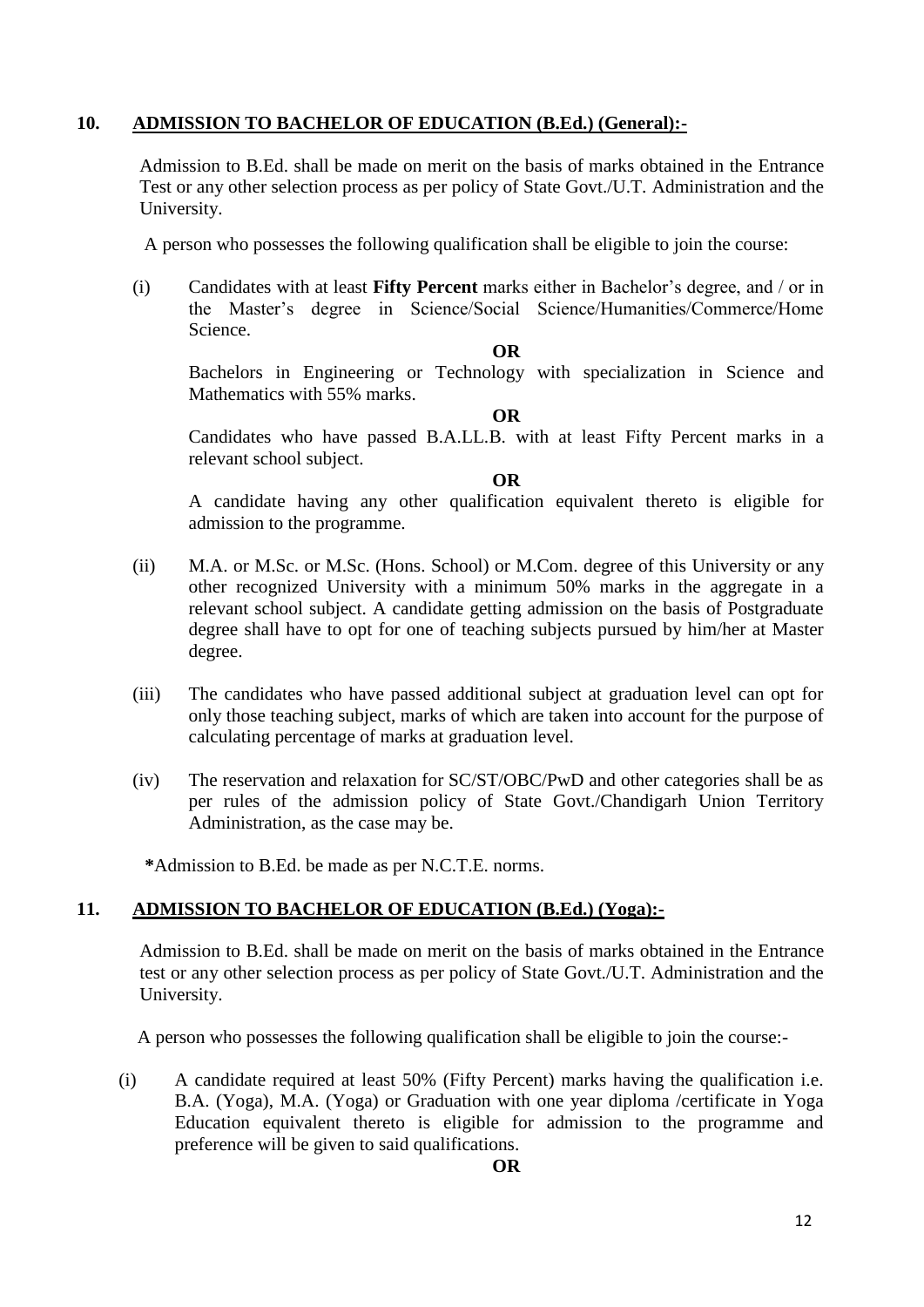(ii) Candidates with at least 50% (Fifty Percent) marks either in Bachelor's degree, and/or in the Master's degree in Science/Social Science/Humanities/Commerce/Home Science/B.A.LL.B.

#### **OR**

- (iii) Candidates with at least 55% (Fifty five Percent) marks Engineering or Technology.
- (iv) The reservation and relaxation for SC/ST/OBC and other categories shall be as per rules of the admission policy of State Govt./Chandigarh Union Territory Administration, as the case may be.

**\***Admission to B.Ed. be made as per N.C.T.E. norms.

#### **12. ADMISSION TO MASTER OF EDUCATION (M.Ed.) (General) Two year Course (Semester System):-**

A person who possesses one of the following qualifications shall be eligible to join the course:-

- (a) A degree in Bachelor of Education/equivalent degree of this University with 50% marks (45% in case SC/ST/BC candidates) or from any other University/Institutions recognized by AIU.
	- **OR**
- (b) B.A.B.Ed. / B.Sc. B.Ed. (50% )  **OR**
- (c) B.El.Ed. (50%) **OR**
- (d) D.El.Ed. with an undergraduate degree (with 50% marks).

**OR**

(e) Any other qualifications recognized by the Syndicate as equivalent to (a).

Reservation and relaxation for SC/ST/OBC/PwD and other applicable categories shall be as per the rules of the Central Government/State Government whichever is applicable.

#### **13. ADMISSION TO B.P.ED. – 2 YEAR COURSE (SEMESTER SYSTEM)\*:-**

(i) Bachelor's degree in any discipline with 50% marks and having at least participation in the Inter-College/Inter-Zonal/District/School competition in sports and games as recognized by the AIU/IOA/SGFI/Govt. of India.

#### **OR**

(ii) Bachelor's degree in Physical Education with 45% marks.

#### **OR**

(iii) Bachelor's degree in any discipline with 45% marks and studied Physical Education as compulsory/elective subject.

#### **OR**

(iv) Bachelor's degree with 45% marks and having participated in National/Inter-University/State competitions or secured  $1<sup>st</sup>$ ,  $2<sup>nd</sup>$  or  $3<sup>rd</sup>$  position in Inter College/Inter-Zonal/District/School competition in sports and games as recognized by the AIU/IOA/SGFI/Govt. of India.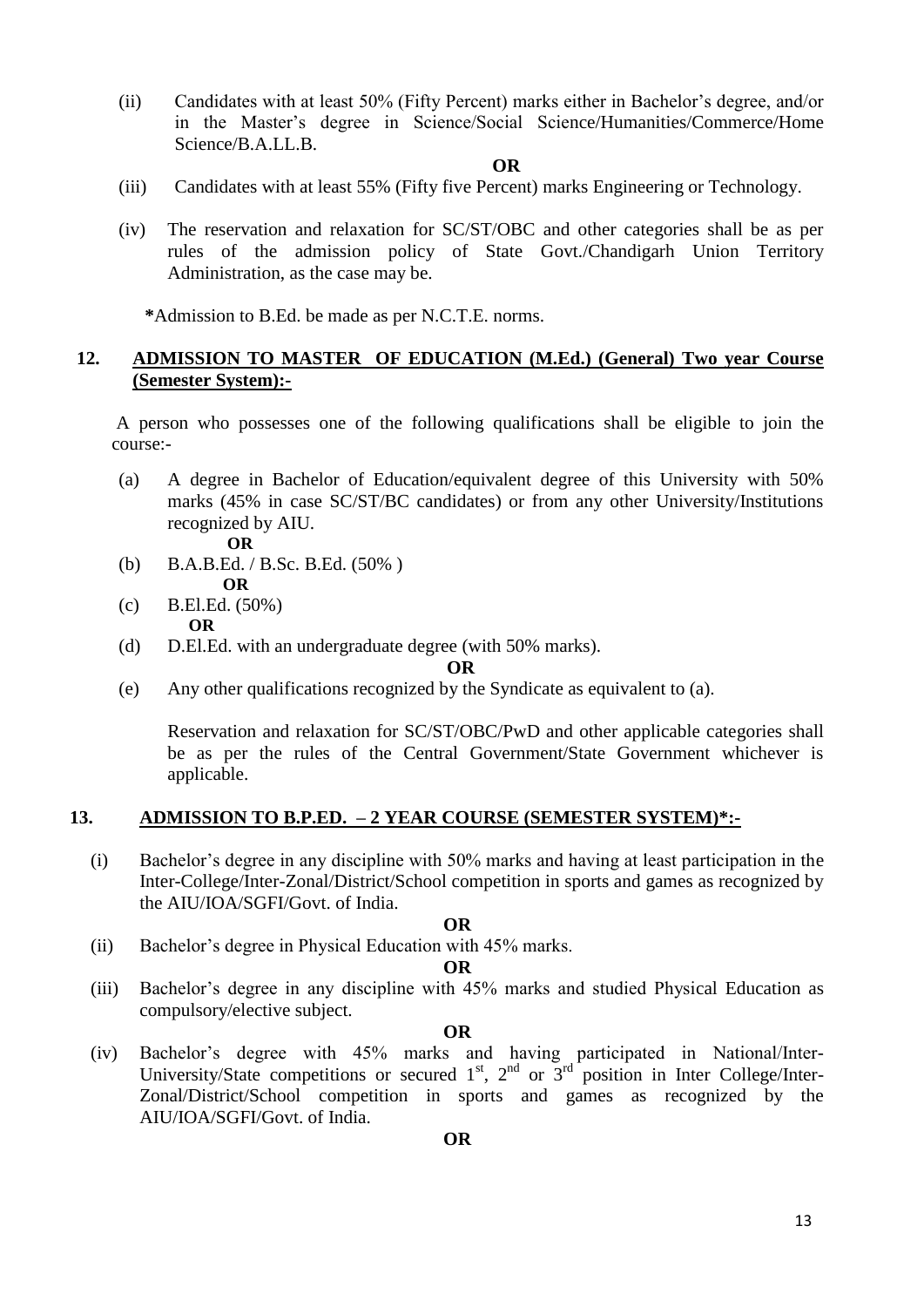(v) Bachelor's degree with participation in International competitions or secured  $1<sup>st</sup>$ ,  $2<sup>nd</sup>$  or  $3<sup>rd</sup>$ position in National/Inter-University competition in sports and games as recognized by respective Federations/AIU/IOA/SGFI/Govt. of India.

#### **OR**

(vi) Graduation with 45% marks and at least three years of teaching experience (for deputed inservice candidates i.e. trained Physical Education Teachers/Coaches).

**OR**

(vii) Any other qualification recognized by the Syndicate as equivalent thereto.

The relaxation in the percentage of marks in the qualifying examination and in the reservation of seats for SC/ST/OBC and other categories shall be as per the rules of the Central Government/State Government, whichever is applicable.

**\***Admission to B.P.ED.be made as per N.C.T.E. norms.

#### **14. ADMISSION TO M.P.Ed. COURSE:-**

A person who possesses one of the following qualifications shall be eligible to join the course:-

(a) Bachelor of Physical Education (B.P.Ed.) or equivalent with at least 50% marks.

**OR**

Bachelor of Science (B.Sc.) in Health and Physical Education with at least 50% marks.

 **OR**

Any other qualification recognized by the Syndicate as equivalent thereto.

(b) The reservation in seats and relaxation in the qualifying marks for SC/ST/OBC/PWD and other categories shall be as per the rules of the Central Government/State Government, whichever is applicable.

#### **15. ADMISSION TO POST-GRADUATE COURSES:-**

- (i) (a) The admission will be made strictly in order of merit.
	- (b) For admission to Post-Graduate courses, where admissions are made on the basis of Aptitude/Entrance Test, the following procedure will be followed besides the Rules/Regulations of Panjab University governing eligibility, in a particular subject.

| (c) ACADEMIC WEIGHTAGE: -            | $\mathbf{r}$ | 60%              |  |
|--------------------------------------|--------------|------------------|--|
| 1. $10^{\text{th}}$ class            |              | $\therefore$ 10% |  |
| 2. $10+2$ class                      |              | $\therefore$ 10% |  |
| 3. $B.A./B.Sc./B.Com.$               |              | $\div$ 40%       |  |
| (d) WRITTEN AND ORAL/APTITUDE TEST : |              | 40%              |  |

- (e) 15% weightage will be given for Honours subject for pursuing M.A./M.Sc./M.Com. Courses in the related subject.
- (f) 5% weightage for graduate student of Panjab University.

The Merit-list of students to be admitted in a College be displayed on the College notice-board and upload the same on the College website.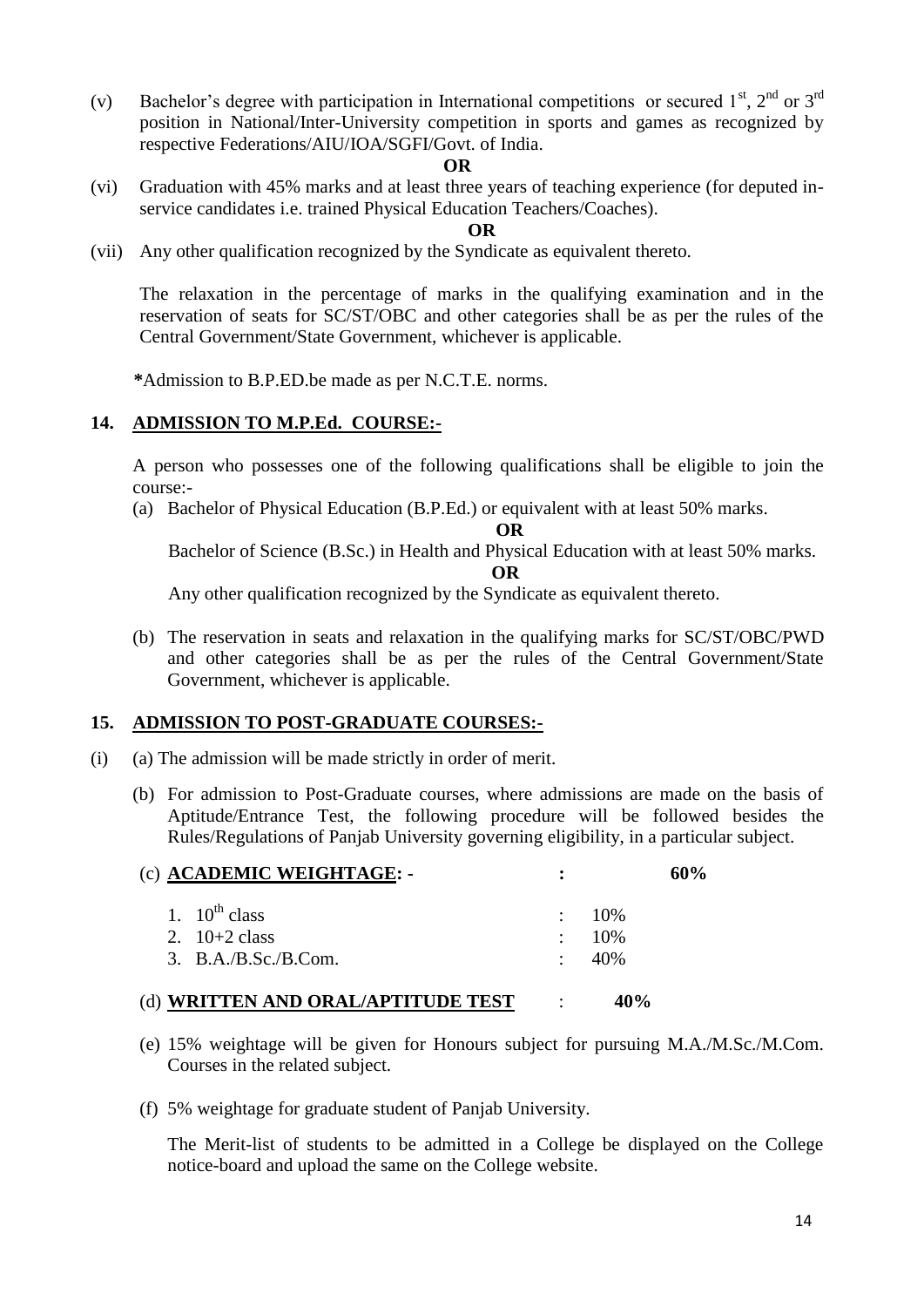#### (ii) **ADMISSION TO M.Sc. (Information Technology) Semester System COURSE:-**

"A person who has passed **one of the following examinations** shall be eligible to join Part-I of M.Sc. (I.T.) (First Semester):-

- (a) B.C.A. examination from the Panjab University.
- (b) B.E./B.Tech. in Computer Science/Information Technology from the Panjab University.
- (c) B.C.A./B.Sc. (Hons.) in Computer Science/B.Sc. (H.S.) in Mathematics & Computing or any other graduation with Computer Science/Information Technology/Computer Applications and Mathematics in all three years of graduation.
- (d) B.Voc (Software Development). B.Voc (Hardware and Networking) & B.Voc Multimedia (Graphic & Animation) course.
- (e) Any examination of another University recognized by Panjab University, Chandigarh as equivalent to any of the above examination."

#### (iii) **Admission to P.G.D.C.A. (Semester System):-**

- (a) Bachelor's degree of Panjab University under  $10+2+3$  system of examination with atleast 50% marks in any discipline.
- (b) B.E. / B.Tech.

OR

OR

(c) B.Voc. (Software Development), B.Voc. (Hardware and Networking) & B.Voc. Multimedia (Graphics & Animation) course with at least 50% marks.

#### OR

(d) Any other examination recognized by the Syndicate as equivalent to(a) or(b) above.

#### (iv) **Admission to P.G. Courses for B.Voc. Graduates:-**

**"Students with B.Voc. Degree should be considered eligible for the trans-disciplinary vertical mobility into such courses where entry qualification is a Bachelor Degree without specific requirement in a particular discipline", as per U.G.C. Notification No.D.O. No.F.-2-7/2017 (CC/NVEQF)/Misc. dated 3rd/4th August, 2016, Point No.(ii).**

### (v) **ADMISSION TO ALL DIPLOMA/CERTIFICATE AND OTHER COURSES FACULTY OF ART/SCIENCE/LANGUAGE etc.-**

**Follow the Panjab University Calendar Volume-II, 2007 which is also available at Store Section of Panjab University and also on the website [www.puchd.ac.in](http://www.puchd.ac.in/)**

#### **16. MIGRATION/DEFICIENT SUBJECT(S):-**

A candidate who has passed his/her 1<sup>st</sup>Semester and 2nd Semester of B.A./B.Sc. (General)/B.Com./B.B.A./B.C.A. Course conducted by another University/College affiliated to another university in India under specific authorization by the University concerned, be allowed to migrate to a college affiliated to this University/Department of Evening Studies/University School of Open Learning in the  $3^{rd}$  semester/ $5^{th}$  semester of the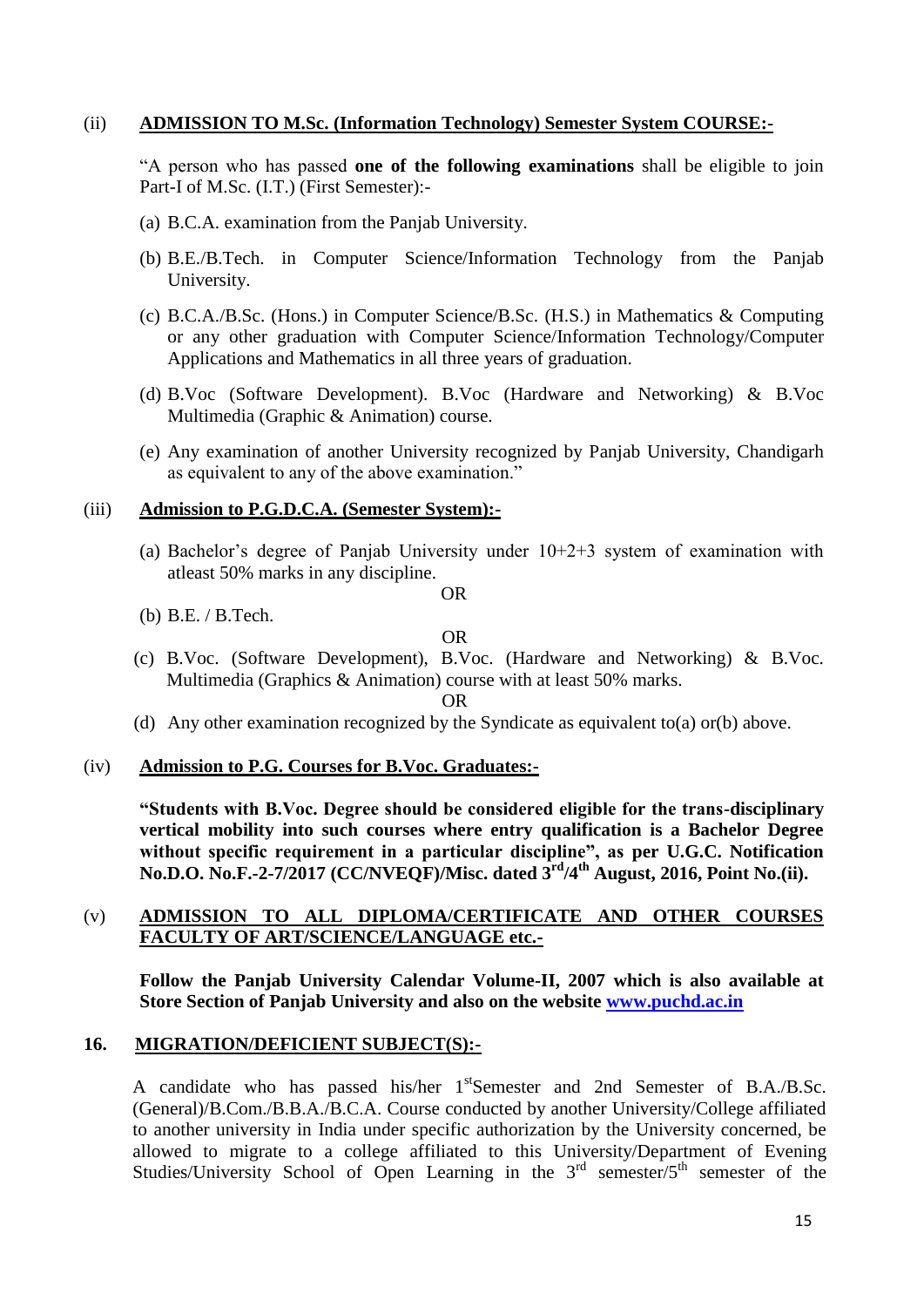respective course (as per rules prescribed under Chapter XIV –'Migration of Students' Page No.292 to 309 of P.U. Calendar Volume-III, 2019) on the condition that such a candidate will have to clear the deficient subject(s) if any, within the permissible chances.

Deficiencies should be determined by the Principal/Chairperson at the time of admission under intimation to the University (i.e. on the Registration Return and examination forms) as well as to the students as per University Rule No.6 given at Page No.310-311 of P.U. Calendar Volume – III, 2019.

# **17. SUBMISSION OF REGISTRATION RETURNS: -**

- (i) The Online PUPIN System has been made available to all the Panjab University affiliated Colleges and various Departments of Panjab University. A Web Interface has been made available under this System over P.U. Virtual Private Network.
- (ii) Registration Return Data is to be provided Online through this Interface and the PUPIN Cards will be made available Online through this system.
- (iii) The PUPIN should work only as Registration Number. The students are required to retain this PUPIN till they are attached with the Panjab University. The Examination Roll Numbers will be separately made available Online under the U.G. and P.G. examination website i.e. [\(http://ugexam.pu.ac.in\)](http://ugexam.pu.ac.in/) & [\(http://pgexam.pu.ac.in\)](http://pgexam.pu.ac.in/)

# (a) **Registration Return of 1st Year (Semester-I) students is to be submitted through Online PUPIN System under PU-VPN.**

- (b) **The Students Photograph & Signature is to be uploaded through Online PUPIN System. The CD/DVD of the same is to be submitted by the College to the Computer Unit, as per previous practice.**
- (c) Separate Online Registration Return for the Add-on courses be sent to the University by the Colleges.
- (d) PUPIN Number will also be allotted to the regular courses of all U.G. and P.G. Classes/Courses. The same criteria of PUPIN system is adopted for the current session which has been adopted in the previous session i.e. through Online PUPIN Interface.
- (e) All the affiliated Colleges and Teaching Departments are required to provide the Computerized Registration Return for First semester students of all the U.G. and P.G. Courses and Computerized Continuation Return for all semester students of all the Undergraduate and Postgraduate courses along with the **hardcopy duly checked and signed by the Principal/Chairperson.**
- (f) **Student's Registration-cum-PUPIN Card will be made available Online to all the affiliated Colleges under PUPIN System for downloading and taking the printout by the respective Colleges and Teaching Departments at their own level, as per the previous practice.**

The particulars of the failure students who are already registered with this University and are re-admitted in 1<sup>st</sup> year course should be sent in the Continuation Fee Return Performa in hardcopy format as well as under Failed PUPIN/Non-PUPIN Category under Online PUPIN System.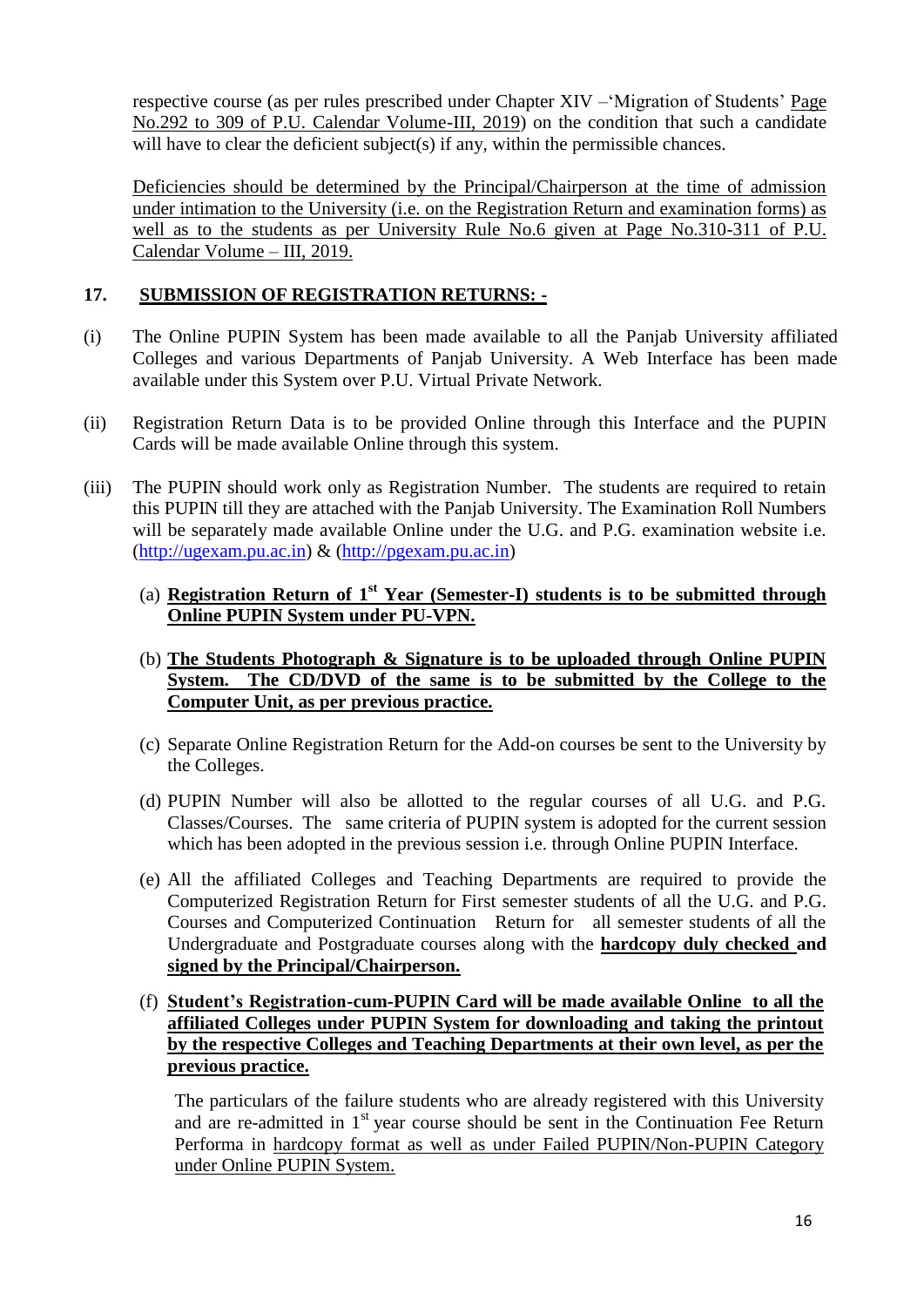(g) The same PUPIN Web Application will be used for admission for the Current Session which was used in the previous sessions.

The Registration Return and Candidate's Photograph/Signature are to be entered/uploaded on the same PUPIN Web Interface which was used in the previous session.

(iv) The Registration Return Performa for other courses shall be made available to the College/Department in sufficient number, which should be prepared as per instructions given on reverse of each Performa. In the Registration Returns, the Registration Return data to be sent by the

Colleges/Departments through Web application software the spellings of student's name, father's name and mother's name should be the same as written in the certificate of qualifying examination passed by the students. The Registration/PUPIN cards will be prepared according to the particulars written in the Registration Returns, the wrong data entries in the Registration Return through Web application software entered by the Colleges/Teaching Departments send to wrong entries in Registration Cards and PUPIN Cards.

**The last date for receipt of Registration Return and data entered through Web application software with regard to Registration Returns of various courses along with complete documents from the Principals of the Colleges/Chairpersons of the University Teaching Departments** *18th October* **of the year of admission. Thereafter, these shall be accepted with penalty, per student, as under:-**

| $19th$ October to $15th$ November                      | : $Rs.1,000/-$        |
|--------------------------------------------------------|-----------------------|
| 16 <sup>th</sup> November to 16 <sup>th</sup> December | : $\text{Rs.}2,000/-$ |
| 17 <sup>th</sup> December to 28 <sup>th</sup> February | : $\text{Rs.}5,000/-$ |
| (of the year following the admission)                  |                       |

**The Hon'ble Vice-Chancellor shall have the authority to accept the documents in the case of hardship, beyond 28th February up to 7 working days before the commencement of semester examination.**

**The following documents must be attached with the Return:** -

- (a) Original compartment earned certificate of +2 Examination for Compartment Cases on the basis of which the student is admitted (in case of compartment candidates).
- (b) Original lower examination pass and Migration Certificate on the basis which the student is admitted (in the case of the students who came from other Universities/Boards/Bodies/Councils).
- (c) Certificate from the Principal of the College concerned regarding the students coming from other Universities.
	- 1. The deficient subject(s) to be cleared by the candidate.
	- 2. No deficiency (in case of no deficient subject).
- (d) Late admission approval from the Hon'ble Vice-Chancellor in case of students admitted, after the normal dates prescribed by the University;
- (e) Eligibility Certificate (if required) along with other documents required therein;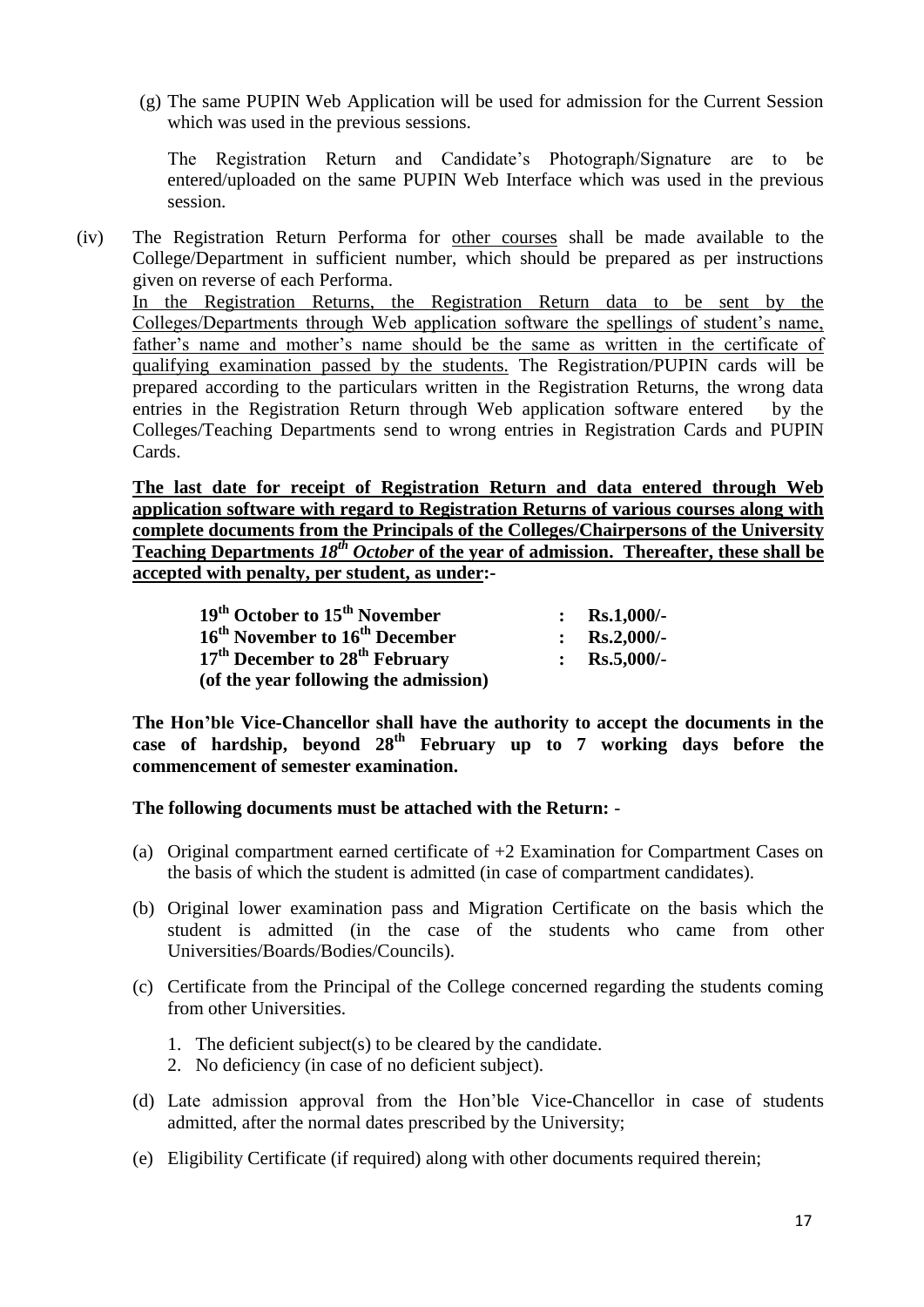- (f) Entrance Test pass certificate, in original, wherever required;
- (g) Original SC/ST/BC Certificate where 5% concession has been allowed;
- (h) Original Experience Certificate, wherever required;
- (i) Any other required document(s).
- (j) Computerized Registration Return will also be accepted for the courses other than BA/B.Sc./B.Com./BCA/BBA/B.Sc. Bio-informatics (Hons.) and B.Sc.(Bio-Tech) (Hons.), if a different type of paper or sticker is used for red and green type of Registration Return OR with some kind of identification. However, the columns of computerized Registration Return should be the same and in same sequence as provided in the printed proforma. Each page of computerized Registration Return should have the Certificate as mentioned on reverse of **Registration Return Proforma duly stamped and signed by the Principal/Chairperson at the proper place.**
- **NOTE:** The CD/DVD containing Scanned Photograph and Signature of the Candidate Registered in the First Semester are required to be submitted to the Computer Unit in the prescribed format. **A fine of Rs.1,000/- (per student) will be imposed by the Panjab University for late submission of scanned Photograph and Signature of the student after one month from the last date of submission of Registration Return.**
- (v) The particulars of the students who are already registered with the Panjab University be sent on **Continuation Fee Return Proforma after proper checking i.e. number of sanctioned seats** and required percentage of marks in the lower examination as required under regulations along with prescribed Continuation Fee. The students earlier registered with this University, but migrated to some other Board/University and now re-admitted, are not to be included in the Proforma. Their particulars be sent on the Green Registration Return Proforma. Such students are required to intimate their old Registration Number. If they do not do so, a second Registration Number is allotted by the University Office being unaware of previous Registration Number**. For the cancellation of Second Registration Number a penalty of Rs.100/ shall be imposed. The students be made well aware of it.**
- (vi) The Registration Return of the candidates admitted in B.Sc. Course should **be sent separately indicated Medical or Non-medical stream.**
- (vii) The name(s) of the candidate(s) admitted under the order of the Court, if any, should be sent on a separate Registration Return Proforma, giving full details of the case along with a photocopy of the Court Judgment and also late admission approval from the Hon'ble Vice-Chancellor, if required.
- (viii) In the case of Foreign/NRI students, eligibility certificate obtained by the students from this University and the documents required therein (if any), must be attached with the Registration Return. Wherever necessary, a certificate has also to be given by the Principal/Chairperson to the effect that the student visa was checked at the time of admission and it was found in order.
- (ix) The information regarding Foreign/NRI students who are to be registered with the Panjab University for the first time be provided on the Registration Return Proforma.

 The Foreign/NRI students registering for the first time are required to pay the prescribed Registration Fee as amended from time to time: -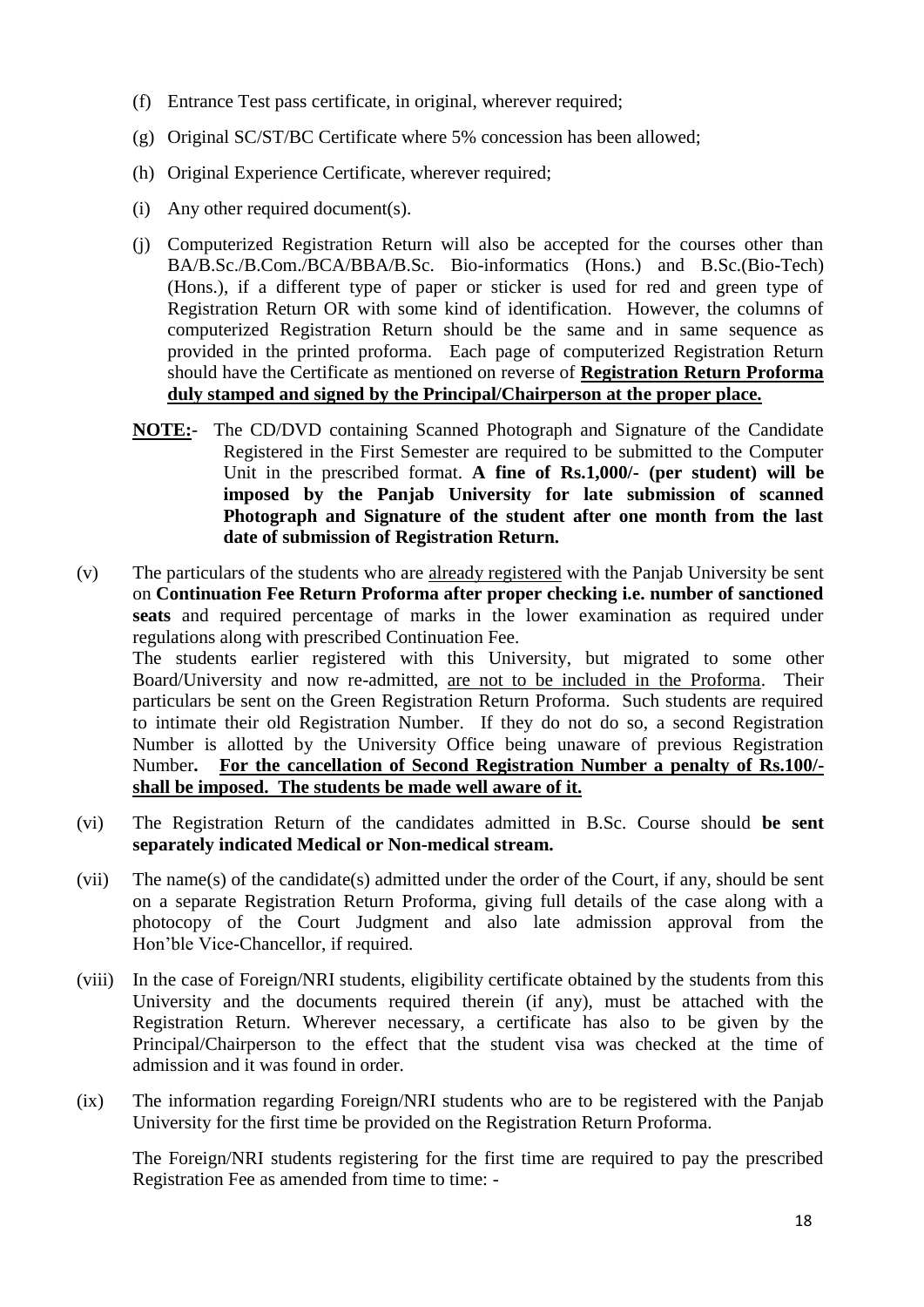- (a) Foreign/NRI Students admitted against seats in General Categories.
- (b) Students admitted under Foreign/NRI Category irrespective of lower examination passed by them in Foreign/Indian University Board.

The prescribed fee as applicable OR of equivalent amount in Indian Currency out of NRI Account, are to be made through Internet/RTGS, with details be sent by the Principal to the Assistant Registrar (Accounts) with a copy to the Assistant Registrar(R&S). **However, the following categories of students have to pay the prescribed fee as Registration Fee:-**

### **Tibetan refugee students.**

**Foreign/NRI students who have been admitted under the ICCR's various scholarship schemes.**

- (x) Intimation about the criteria and the category-wise distribution of seats in various courses for admission as also the documents on the basis of which different categories are defined must be sent to the University along with returns.
- (xi) The Change in the Student's subject/Medium of Instructions/Option/Faculty is allowed within one month from the commencement of the session or within one month from the date of joining, whichever is later as per the Rules mentioned in **Chapter XXIII Page No.360- 361, P.U. Calendar Vol.- III, 2019.**
- (xii) The Students Returns of any College will be received by the Colleges Branch first and after satisfying itself that the College is currently having the affiliation from the University, it (Colleges Branch) will forward it to the R&S Branch.

# **18. INFORMATION REGARDING COMPARTMENT CANDIDATES OF OTHER UNIVERSITIES:-**

(i) A student of any other University who is placed in compartment in  $1<sup>st</sup>$  &  $2<sup>nd</sup>$ Semester/ **3 rd & 4th Semester of B.A./B.Sc./B.Com./BCA/BBA Course be not allowed to join the 3 rd& 5th Semester Course of this University.**

# (ii) **Compartment Candidates of +2 Examination seeking admission to first degree level running parallel utility-oriented certificate/Diploma/Advances Diploma and add-on Courses Programme along with B.A./B.Sc./B.Com./BCA/BBA Part-I Course.**

With a view to vocationalize the education at first-degree level during  $X<sup>th</sup>$  plan period, parallel utility-oriented certificate/Diploma/Advanced Diploma Programs have been introduced. The candidates who are placed in compartment in  $+2$  examination having been admitted provisionally to B.A./B.Sc./B.Com. Part-I Class shall also be considered to have been admitted provisionally in these courses. The eligibility requirements and Regulations/Rules for certificate/Diploma/Advanced Diploma Courses sanctioned by the U.G.C. under Career Orientation Programme to various affiliated Colleges from the admissions of 2004 as Add-On Courses for B.A./B.Sc./B.Com. (Semester System)  $(1<sup>st</sup>, 2<sup>nd</sup>)$ and  $3<sup>rd</sup>$ ) will be same as for admission to B.A./B.Sc./B.Com. Course (Semester System).